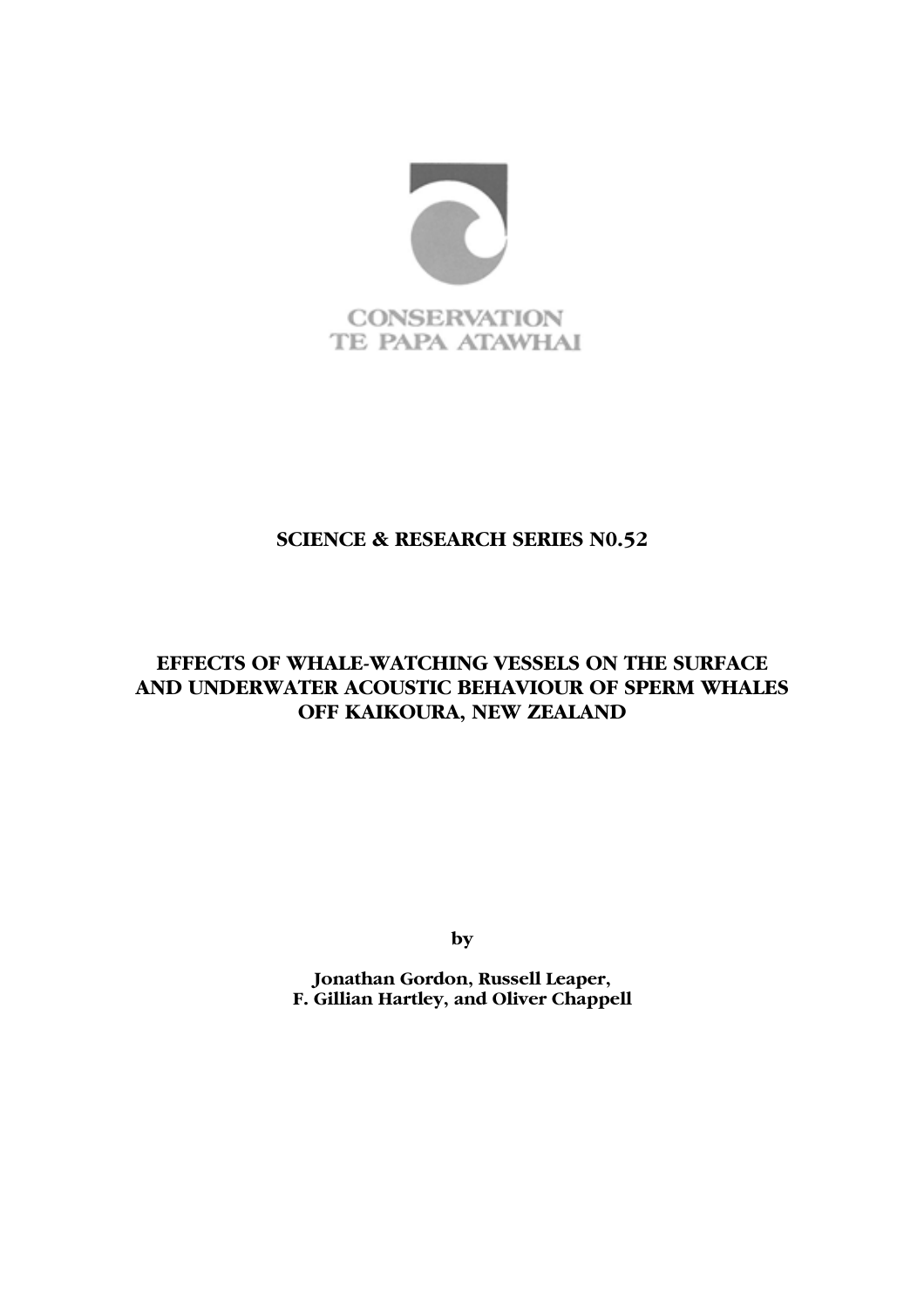# SCIENCE & RESEARCH SERIES NO.52

# EFFECTS OF WHALE-WATCHING VESSELS ON THE SURFACE AND UNDERWATER ACOUSTIC BEHAVIOUR OF SPERM WHALES OFF KAIKOURA, NEW ZEALAND

by

Jonathan Gordon, Russell Leaper, F. Gillian Hartley, and Oliver Chappell

Published by Head Office, Department of Conservation, P O Box 10-420, Wellington, New Zealand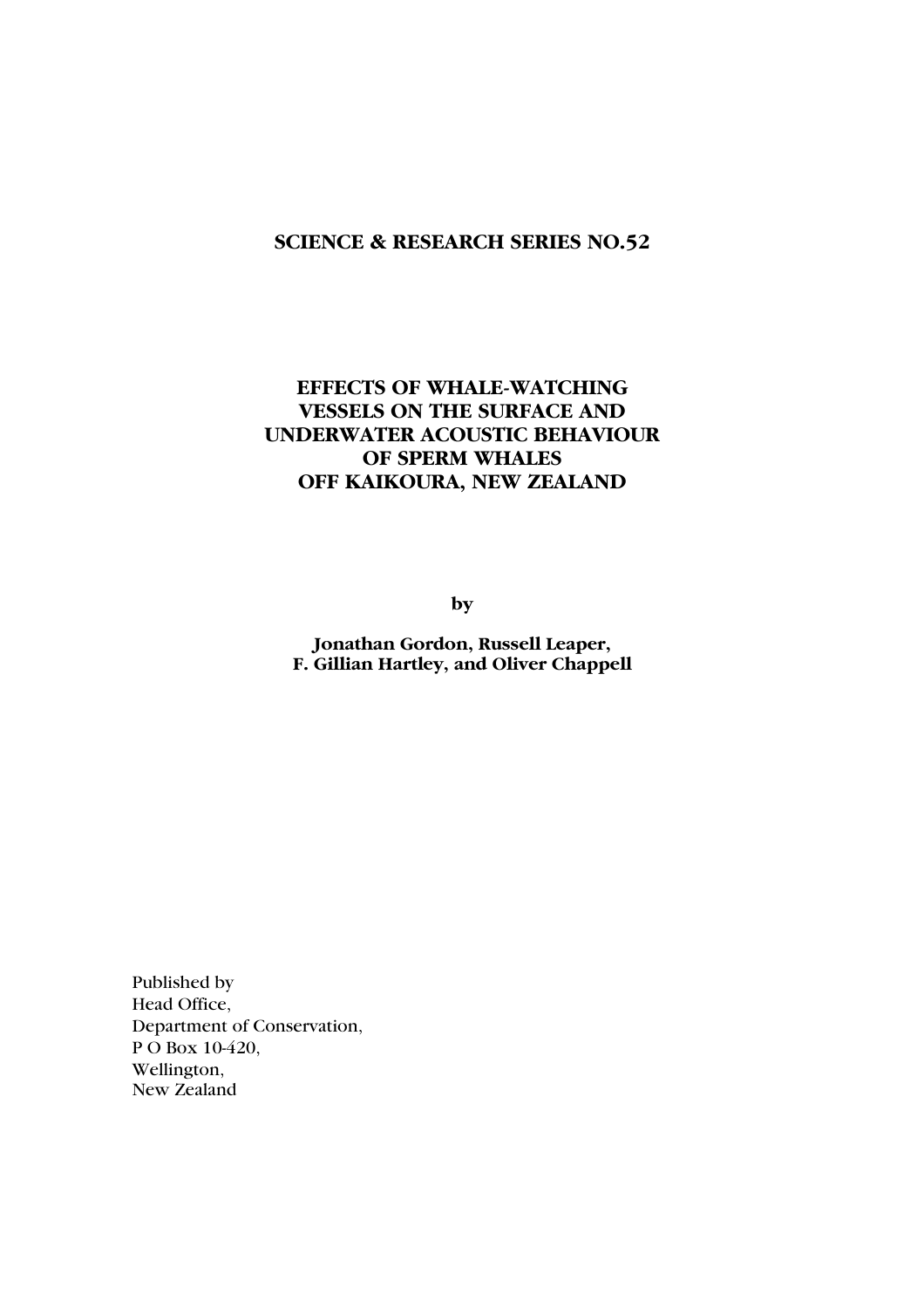ISSN 0113-3713 ISBN 0-478-01434-1

© October 1992, Department of Conservation

This publication originated from work done under Department of Conservation contract No. 1300, and was approved for publication by the Director, Science and Research Division, Department of Conservation, Wellington.

National Library of New Zealand Cataloguing-in-Publication data

Effects of whale-watching vessels on the surface and underwater acoustic behaviour of sperm whales off Kaikoura, New Zealand/ by Jonathan Gordon ... [et al.]. Wellington, N.Z. : Head Office, Dept. of Conservation, 1992. 1v. (Science & research series, 0113-3713; no. 52) Includes bibliographical references. ISBN 0-478-01434-1 1.Sperm whales--New Zealand—Kaikoura—Effect of noise on. 2. Whales--New Zealand—Kaikoura—Effect of noise on. 3. Whale watching-- Environmental aspects-New Zealand-Kaikoura. 4. Whale watching—New Zealand— Kaikoura—Noise 5. Sperm whales-Behavior. 5. Whales-Behavior. I. Gordon, Jonathan. II. New Zealand Dept of Conservation. III. Series: Science & research series ; no. 52. 599.53

Keywords: sperm whale, whale-watching, tourism, disturbance, ventilation, dive-time, acoustics, vocalisation, source level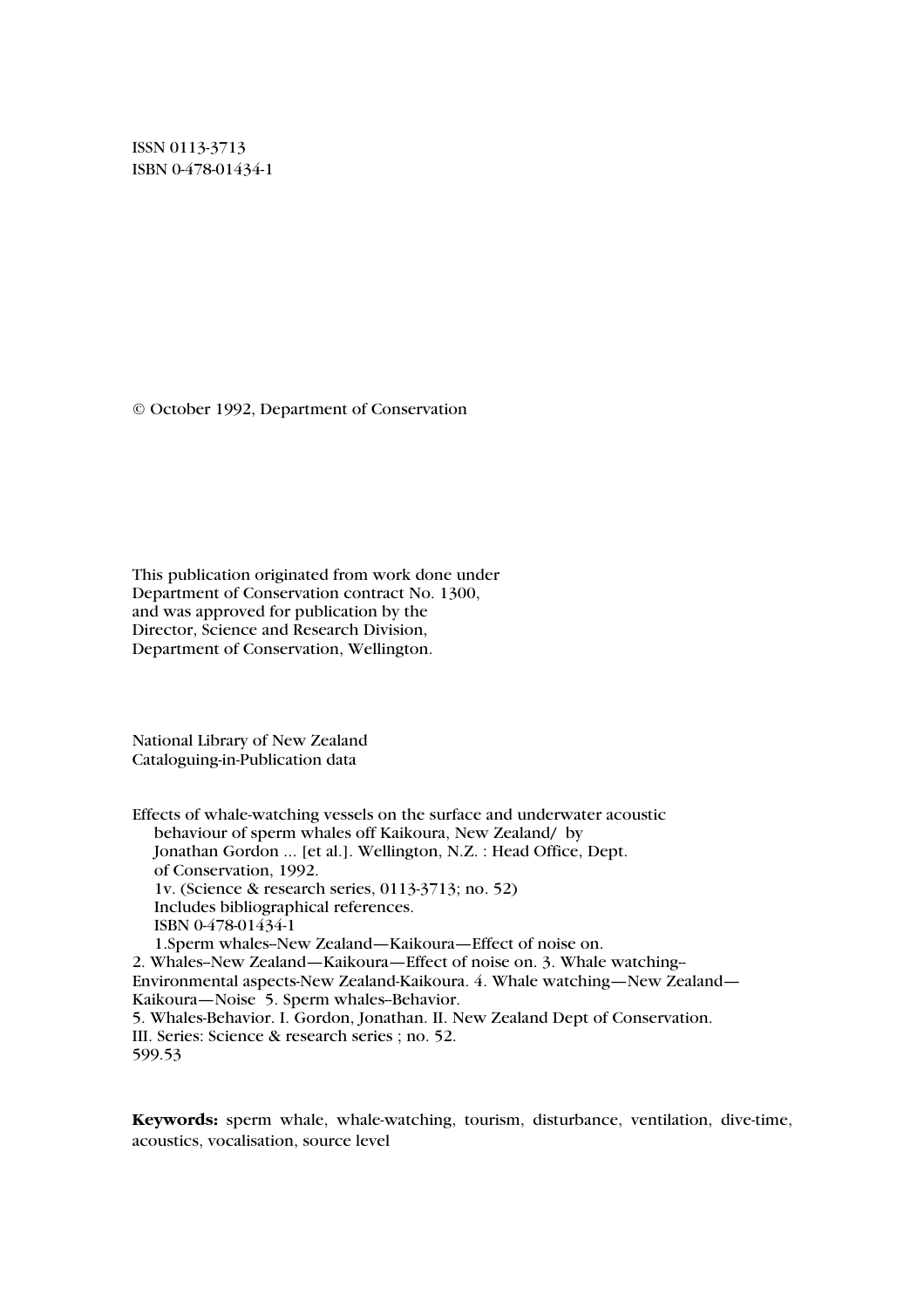# **CONTENTS**

| <b>ABSTRACT</b>       |                                                                         | $\mathbf{1}$            |
|-----------------------|-------------------------------------------------------------------------|-------------------------|
| <b>SUMMARY</b>        |                                                                         | $\overline{2}$          |
| 1. INTRODUCTION       |                                                                         | 3                       |
| 1.1                   | Sperm Whales in New Zealand                                             | $\overline{\mathbf{3}}$ |
|                       | 1.2 Whale Watching from Kaikoura                                        | $\overline{\mathbf{4}}$ |
|                       | 1.3 Potential for Disturbance                                           | 5                       |
|                       | 1.4 Previous Studies of the Effects of Underwater Noise on Large Whales | $\overline{7}$          |
|                       | 1.5 Typical Patterns of Sperm Whale Surface Behaviour                   | 7                       |
|                       | 1.6 Sperm Whale Acoustic Behaviour                                      | 8                       |
|                       | 1.7 Aims of the Present Study                                           | 10                      |
|                       | 2. MATERIALS AND METHODS                                                | 12                      |
| 2.1                   | Area and Period of Study                                                | 12                      |
| 2.2                   | <b>Study Vessel</b>                                                     | 12                      |
|                       | 2.3 Acoustic Equipment                                                  | 12                      |
|                       | 2.4 Daily Routine                                                       | 13                      |
|                       | 2.5 Collection of Visual Information                                    | 13                      |
|                       | 2.6 Analysis of Surface Behaviour                                       | 15                      |
|                       | 2.7 Collection of Acoustic Data                                         | 16                      |
|                       | 2.8 Analysis of Acoustic Data                                           | 16                      |
|                       | 3. RESULTS AND DISCUSSION                                               | 19                      |
|                       | 3.1 Activities of Whale Watching Vessels                                | 19                      |
| 3.2                   | Whale Behaviour                                                         | 23                      |
| 3.3                   | Investigations of Sources of Variation in Surface Behaviour             | 33                      |
|                       | 3.4 Vocal Behaviour                                                     | 39                      |
| 3.5                   | Comparison of Acoustic Parameters for the Same Whales Before            |                         |
|                       | and After Encounters with Tour Boats                                    | 48                      |
|                       | 4. CONCLUSIONS AND COMMENT                                              | 48                      |
| 4.1                   | Variation in Behaviour Between Individuals and Between Locations        | 48                      |
|                       | 4.2 Effects of Boats on Sperm Whale Behaviour                           | 50                      |
|                       | 4.3 Biological Significance of Changes in Behaviour Associated with     |                         |
|                       | Whale-watching Activities                                               | 51                      |
|                       | 4.4 Concluding Comments                                                 | 53                      |
|                       | 5. ACKNOWLEDGEMENTS                                                     | 54                      |
| <b>6. REFERENCES</b>  |                                                                         | 54                      |
|                       |                                                                         |                         |
|                       | <b>APPENDIX 1 -NOISE TRIALS</b>                                         | 57                      |
|                       | A1. Materials and Methods                                               | 57                      |
|                       | A2. Results and Discussion                                              | 57                      |
|                       | APPENDIX 2 - SOME COMMENTS ON THE FUTURE DEVELOPMENT OF                 |                         |
| <b>WHALE WATCHING</b> |                                                                         | 63                      |
|                       | B1. Appropriate Vessels for Whale Watching                              | 63                      |
|                       | B2. Operation of the Industry                                           | 63                      |
|                       | <b>B3. Further Research</b>                                             | 64                      |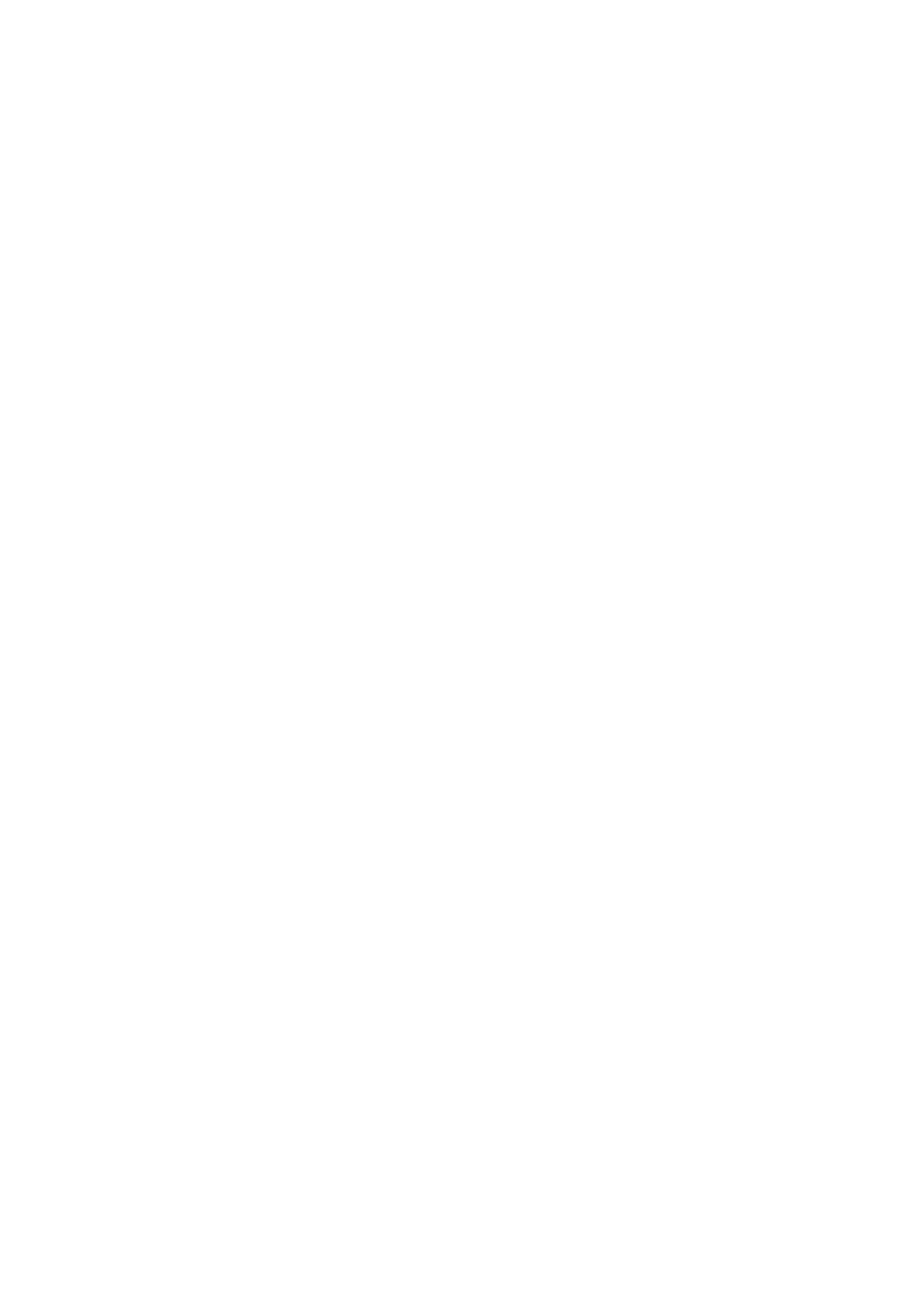#### EFFECTS OF WHALE-WATCHING VESSELS ON THE SURFACE AND UNDERWATER ACOUSTIC BEHAVIOUR OF SPERM WHALES OFF KAIKOURA, NEW ZEALAND

by

Jonathan Gordon $^1$ , Russell Leaper $^2$ , F. Gillian Hartley $^3$  and Oliver Chappell $^4$ 

<sup>1</sup> Wildlife Research Unit, University of Oxford, Department of Zoology, South Parks Road, Oxford OX1 3PS, UK<br>
<sup>2</sup> 17 Hartington Park, Redland, Bristol BS6 7ES, UK

<sup>3</sup> Department of Zoology, University of Bristol, Woodland Road, Bristol BS6 7ES, UK  $\overline{C}$ Chappell Hydrophones, c/o 17 Hartington Park, Redland, Bristol BS6 7ES, UK

#### ABSTRACT

The behaviour of sperm whales on the surface, and the vocalisations they made under water were analysed to investigate the possibility that whales were being disturbed by whale-watching operations off Kaikoura, New Zealand. Most visual and acoustic behavioral parameters were found to be highly variable between individual whales or types of whales and some varied with location. There seemed to be two distinct categories of whales. Some appeared to be resident along the break of the continental shelf and seemed to be more tolerant of whale-watching vessels. Some of these individuals received a great deal of attention from whale-watchers. Other whales appeared to be passing through the area and were less tolerant of whale-watching vessels. When whale-watching vessels were present, the "non-resident" whales spent shorter periods on the surface, and had shorter ventilation intervals. Serial data for "resident" whales showed that they had shorter surface times and a lower number of ventilations when boats were present, and parameters describing the first bout of clicking after diving were also significantly different. In addition, whales were occasionally clearly disturbed by insensitive boat handling. There has probably been a substantial improvement in this aspect of watching in recent years and further improvements could be achieved by encouraging operators to adhere strictly to the current regulations. The possible biological significance of these changes in behaviour are discussed.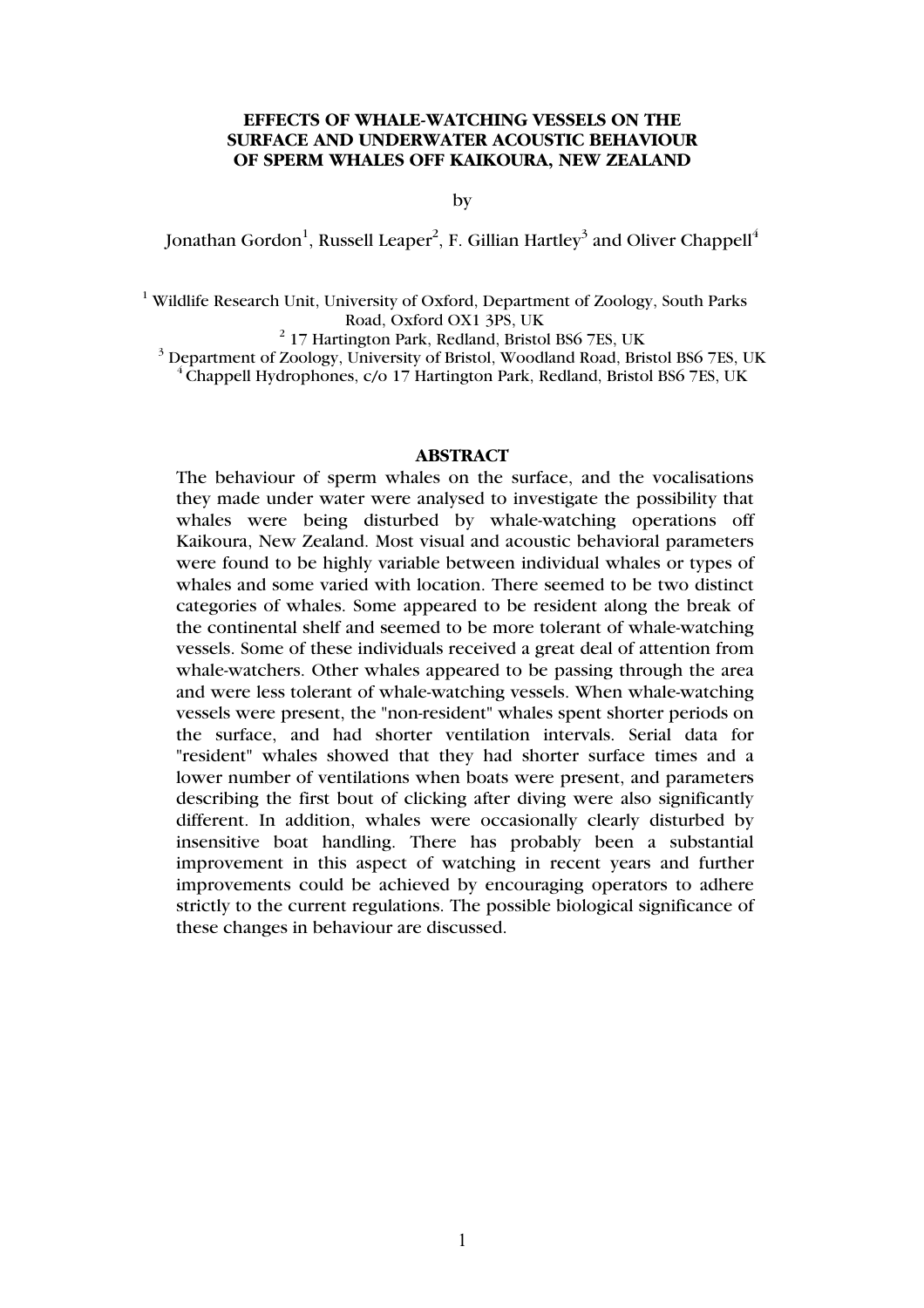#### **SUMMARY**

The possible disturbance of sperm whales *(Physeter macrocephalus)* by whalewatching vessels operating off Kaikoura, was investigated by comparing the surface behaviour and vocalisations of sperm whales in the presence and absence of whale watching vessels.

Observations and recordings were made from a small, quiet, independent study vessel. Sperm whale vocalisations were used as an indicator of their underwater behaviour. During 40 days at sea data were collected from 272 encounters. Whale watching boats were present for 72 of these.

The whale watching operation uses small, high speed, outboard-driven rigid-hulled inflatables. These produce high levels of underwater sound at frequencies between 2 and 4 kHz as was confirmed by underwater noise measurements of whale watching boats and other locally available vessels.

The values of most visual and acoustic parameters during encounters when no whale watching vessels were present varied significantly between different individual whales and some also varied between offshore and inshore areas. The probability of whale watching boats being present also varied between zones and between whales, so that these effects had to be controlled for in any investigation of the effects of whale watching boats.

There appeared to be two categories of whales. A few tolerant individuals were "resident" along the edge of the continental shelf. They seemed to be tolerant of whale watching boats, were often known as individuals by the whale watching skippers and received a lot of attention from whale watching vessels. One of these, "White Dot", was with whale watching boats on over 1/3 of all observed encounters.

On some occasions sperm whales were clearly disturbed by the activities of whale watching boats. Typically these boats were not following whale-watching guidelines and the disturbance could have been avoided. This often resulted in whales diving without fluking up and this may have occurred on up to 10% of encounters with boats present.

It is likely that there has been a substantial reduction in such conspicuous disturbance since a previous report, MacGibbon (1991). The recent introduction of directional hydrophones for finding whales may have facilitated this.

In addition to such overt disruption, there were some other significant differences in parameters summarising surface behaviour which correlated with the presence of whale watching boats. Non-resident, "unidentified" whales had shorter surface times, and shorter blow intervals when boats were present. Identified "resident" whales generally did not show significant differences in surface parameters. The finding that one identified whale showed significantly longer dive times after encounters with whale watching boats would seem to be an isolated and anomalous result.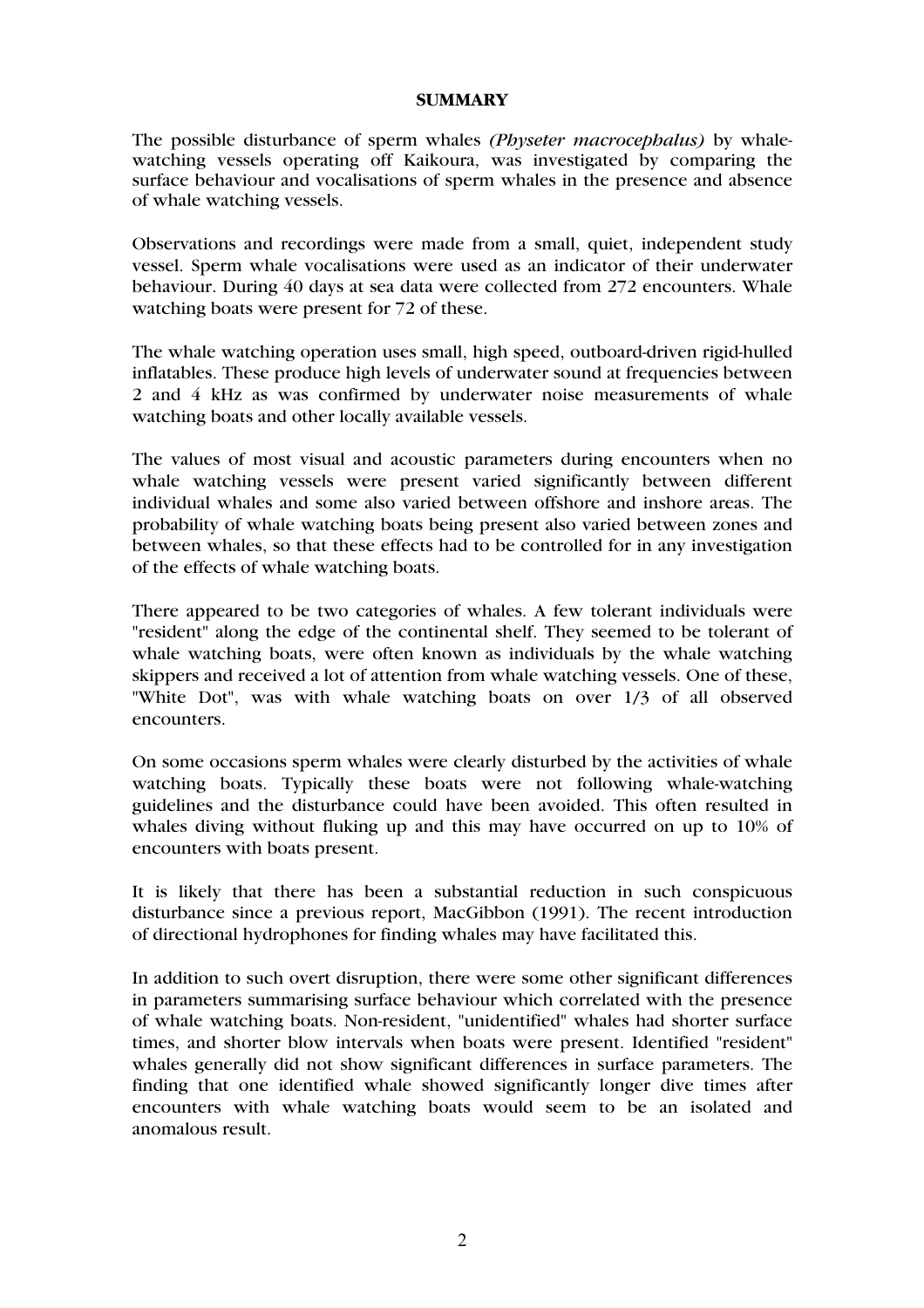There were no significant effects due to the presence of boats on acoustic parameters. Once boats were present within a certain range there were no additional significant effects due to the number of boats at or within 450 metres or 50 metres, or to the positions relative to whales, of boats at or within 50 metres.

The most powerful data for investigating the effects of boats were serial data collected from encounters with boats present and those before and/or after these encounters, because in these cases the effects of individuals and location were completely controlled for. Such data were only collected from identified "resident" whales and indicted that surface times were shorter and number of blows were lower for boat encounters than for the subsequent no-boat encounters.

A number of acoustic parameters summarising the first bout of clicking were also different between encounters with boats present and the previous encounter with no boats. Thus there are effects on the behaviour of even the seemingly tolerant "resident" whales.

The aircraft operating whale watching trips during the study did not appear to affect the whales directly, but their presence did affect the data collected by easier for the researchers and the whale watchers to spot whales when they came to the surface, and possibly also by making it more likely that resting whales would be encountered.

The effects of disturbance on surface behaviour seem to be relatively undramatic and effects on acoustic behaviour would seem to be restricted to the period directly after fluke up. However it may be premature to assume that these effects have little biological significance. In particular it should be noted that there have been no measurements of the long term effects of disturbance on these whales.

The whale watching industry in Kaikoura would seem to have reduced its disturbance of whales by following recommendations and guidelines made in a previous report (MacGibbon, 1991). There is certainly still scope for improvements which can probably be achieved by encouraging a stricter and consistent adherence to the existing regulations.

# 1. INTRODUCTION

# 1.1 Sperm Whales in New Zealand

Sperm whales have been commercially exploited off New Zealand by a number of whaling operations: yankee whalers in the 19th century, by Japanese and Russian pelagic fleets during this century and by New Zealand shore-based whalers up to the early 1960's. Gaskin (1973) has summarised information on the distribution of sperm whales in the western South Pacific using data from these sources while research conducted in conjunction with the land-based whaling operation has resulted in a number of useful papers on the biology of sperm whales in the region (e.g., Gaskin, 1964; Gaskin, 1970; Gaskin, 1971; Gaskin and Cawthorne, 1967).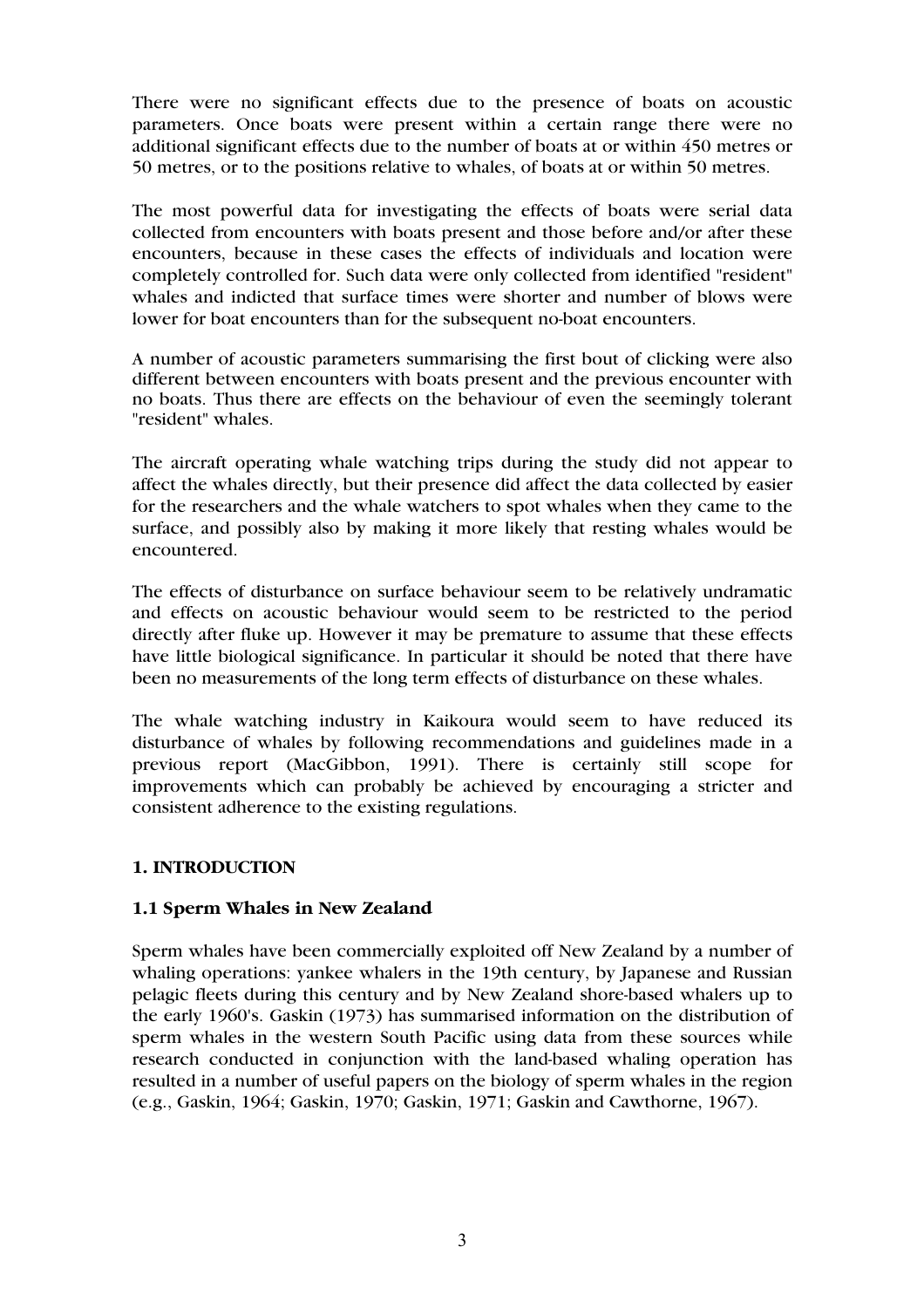Sperm whales are found in New Zealand's waters throughout the year. Those encountered off the South Island of New Zealand, by both the shore-based whalers and by today's whale-watching operators, are mostly young adult and mature males measuring 12 to 16 m (Gaskin, 1968; Todd, 1991). Such whales are typically solitary or found in small groups (Best, 1979). The more social females and young frequent warmer waters and in this region their relative abundance falls off rapidly south of  $44^{\circ}$  S (Gaskin, 1973). Pelagic expeditions in the spring months made large catches of females between South Island and the Chatham Islands (Gaskin, 1973). This suggests that there may be a higher proportion of females in offshore waters.

The mixing of the Cantebury, East Cape and D'Urville currents, and upwelling of Antarctic waters along the N.E. coast of South Island makes this an area of very high productivity and a favoured feeding ground for sperm whales (Gaskin and Cawthorn, 1967). Extensions of the deep Hikurangi Trench push in towards the coast south of the Kaikoura peninsula and into the eastern end of the Cook Strait. Both of these features were known to be areas where sperm whales congregated (Gaskin and Cawthorn, 1967). Off the Kaikoura peninsula depths in excess of 1000 metres are found within a few miles of the shore. As a result, Kaikoura is one of the few places in the world where significant numbers of sperm whales can be reliably encountered so close to the shore.

Much has recently been learnt about the behaviour of individual whales in the Kaikoura region as the result of observations made by whale watchers (Todd, 1991; R. Oliver pers. comm) and by those studying the effects of whale watching on whales (MacGibbon, 1991). Certain whales appear to be resident off Kaikoura for several months at a time and some have returned each year for up to four years. These "resident" whales have often been found to be particularly predictable in their location and to be tolerant of boats. Such whales have tended to receive the majority of the attention of whale watching vessels.

Of particular significance to the whale watch industry are seasonal changes in whale distribution. In the winter a few whales "take up residence" in a deep-water trench close to the shore, and close to the whale-watcher's base in South Bay. It is believed that they may be feeding on groper which spawn on the continental shelf at that time (Todd, 1991) Gaskin and Cawthorn (1967) only found groper in the stomachs of whales, caught between the end of April and the end of June, and with a body length of 14 m or over. In summer, whales are usually only found further offshore.

The whale watch operators know some whales as individuals who often exhibit very distinctive behaviours, and this has been confirmed quantitatively by the work of MacGibbon (1991).

#### 1.2 Whale Watching from Kaikoura

Whale watching from Kaikoura was pioneered in 1988. An account of history of the development of this industry and some indications of its economic significance are given by Scott (1991). Commercially, whale watching would seem to have been a great success, with four boats licensed for this activity, operating up to four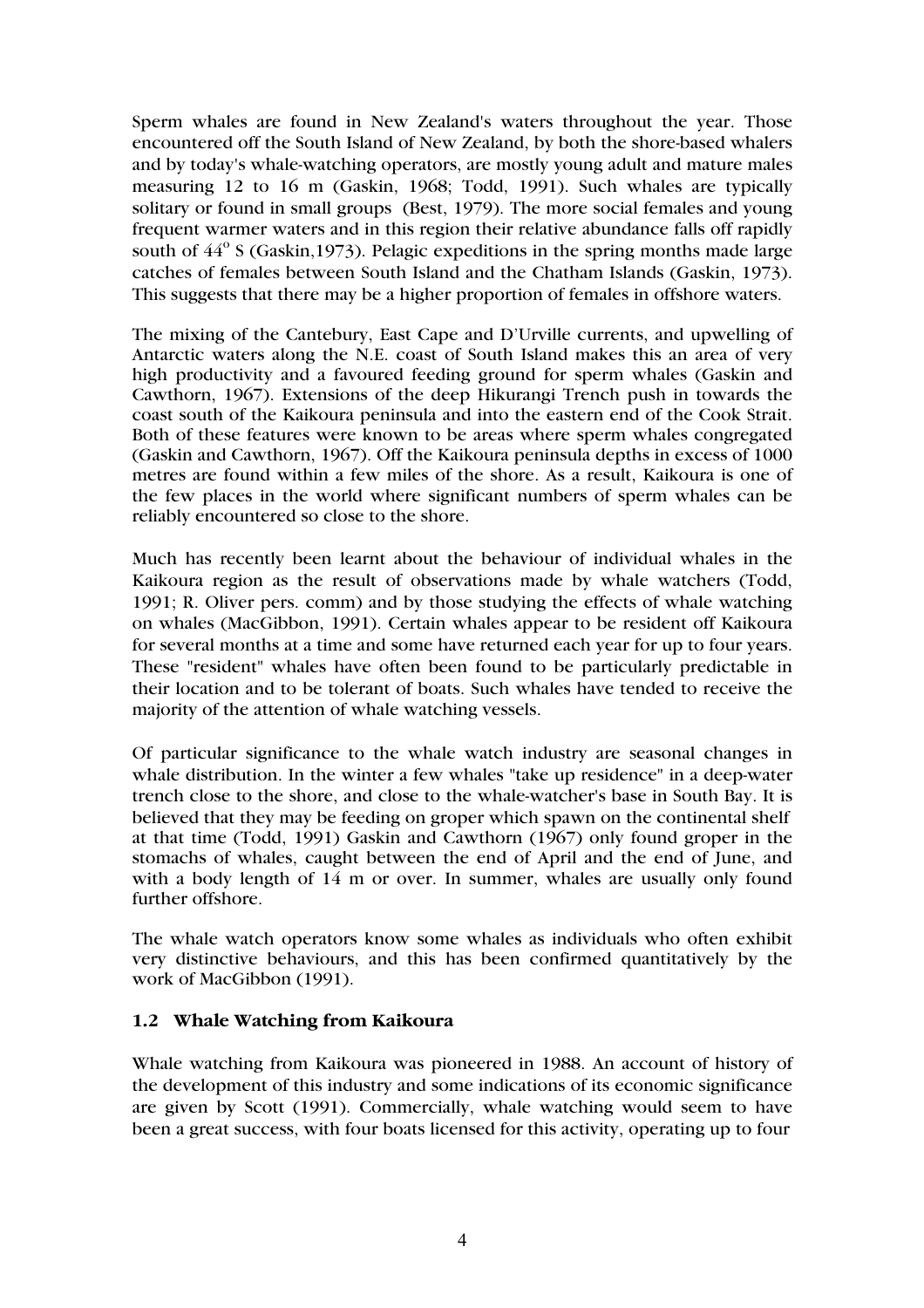trips per day. One of these boats has recently been replaced by a much larger vessel which will increase the operation's capacity. Additional larger boats are planned for the future. Two light aeroplanes and a helicopter were also running whale watching trips in the summer of 1992.

The significance to the local economy is substantial. The tourists who visit Kaikoura to go whale watching spend money in many other local businesses including hotels, restaurants and souvenir shops so that the benefit to the community is widely felt. On a national level whale watching appears to have joined jet-boating and jumping as a tourist attraction which typifies the exciting, outdoor, "Green" image for which New Zealand is famous.

If conducted properly whale watching has an important role to play in raising public awareness and in education. Whale watching provides an enthused captive audience and an opportunity to interest ordinary members of the public in marine mammals, other wildlife and conservation issues.

# 1.3 Potential for Disturbance

Whale watching operations are already well established in several parts of the world, particularly in the USA. An ongoing concern has been that if not pursued sensitively, whale watching will result in an unacceptable and harmful level of disturbance to the whales. It has been recognised that harassment could have both short-term and long-term effects for humpback whales in Hawaii (Norris and Reeves, 1978). Short-term effects would include behaviours such as avoidance and aggressive behaviour possibly resulting in short-term stress. Long-term effects of harassment on critical behaviours such as feeding, resting, and mating could result in a reduction in the biological fitness of a population.

In practical terms it is feasible to measure short-term changes in behaviour which correlate with potential sources of disturbance. However the significance of these and how they may affect the fitness of individuals in the longer-term is generally a matter of judgement. It is extremely difficult to measure the long-term effects on population viability of any particular source of disturbance.

The 1990 New Zealand Marine Mammal Protection Regulations define harassment as:

| "including any act that | a) causes or is likely to cause injury or distress to any<br>marine mammal:                                             |
|-------------------------|-------------------------------------------------------------------------------------------------------------------------|
|                         | b) disrupts significantly or is likely to disrupt significantly<br>the normal behavioral patterns of any marine mammal" |

Some of the conditions governing commercial operations include:

- no vessel or aircraft shall be operated so as to disrupt the normal movement or behaviour of any marine mammal
- contact with any marine mammal shall be abandoned at any sign of it becoming disturbed or alarmed
- no person shall make any loud or disturbing noise near any marine mammal
- no aircraft or helicopter shall operate at a distance less than 300 metres from any marine mammal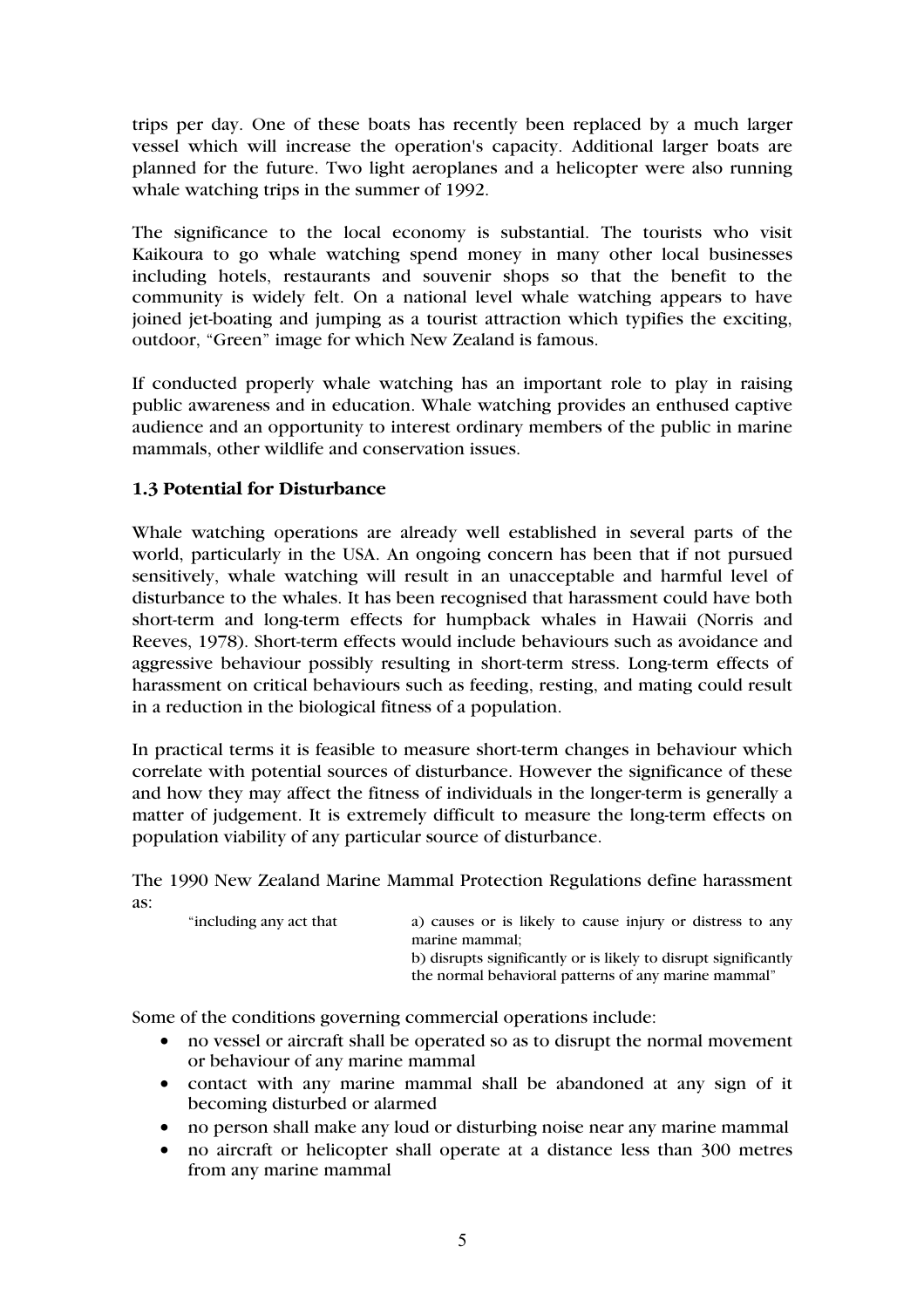- no person shall be less than 50 metres from any whale other than a stranded whale
- a vessel shall approach a marine mammal from a direction that is parallel to the mammal and slightly to the rear of the mammal
- any vessel less than 300 metres from any marine mammal shall move at a constant slow speed no faster than the slowest marine mammal in the vicinity, or at "idle" or "no wake" speed
- no sudden or repeated change in speed or direction of any vessel shall be made, except in the case of an emergency

The Department of Conservation (DOC) has been concerned that whale watching in New Zealand should be conducted to a high standard and be regulated to avoid some of the problems which have arisen in other areas. Whale watch operators have to obtain a permit and are required to follow a set of guidelines designed to minimise disturbance (see some of these above).

Sperm whales have rarely been the subjects of whale watching in other areas and there have been no previous studies into the effects of vessel disturbance on their behaviour. The small high-speed rigid-hulled inflatables, used off Kaikoura are also not widely used by whale watching operations in other parts of the world and generate high levels of underwater noise. Sperm whales are believed to echolocate like other odontocetes, and hence there is the additional concern that boat noise could interfere with this vital sensory modality.

In 1990, DOC commissioned a study of behavioral responses of sperm whales to whale watching vessels (MacGibbon, 1991). Some behavioral parameters were modified by the activities of whale watching boats. In particular, surface intervals decreased and respiratory intervals were shorter when boats were present. In the presence of boats, whales were also more likely to dive quickly without raising their flukes, to make short dives and behave more erratically on the surface. Certain boat operations including rapid approaches, sudden changes of speed or gear and close approach to the animal, particularly to its head, had marked effects. MacGibbon made a number of recommendations including guidelines for more sensitive boat handling, increased use of hydrophones to position boats close to surfacing whales, exploring the use of alternative types of craft and the need for further research.

Feeding sperm whales spend over 3/4 of their time underwater (Gordon and Steiner, 1992) and it is here, well away from the surface, that one of their most significant activities, feeding, takes place. It is therefore clearly important to investigate whether or not the activities of whale watching vessels are affecting the underwater behaviour of sperm whales. Whales can not be directly observed during these dives and packages and techniques for electronically logging their behaviour are not yet well developed. However feeding sperm whales are vocal for most of the time that they are underwater. They make a number of distinctive vocalisations which are probably a form of echolocation (see Section 1.6) and which can be readily monitored and recorded from a boat at the surface. These vocalisations are thus the most accessible index of their underwater behaviour available for analysis.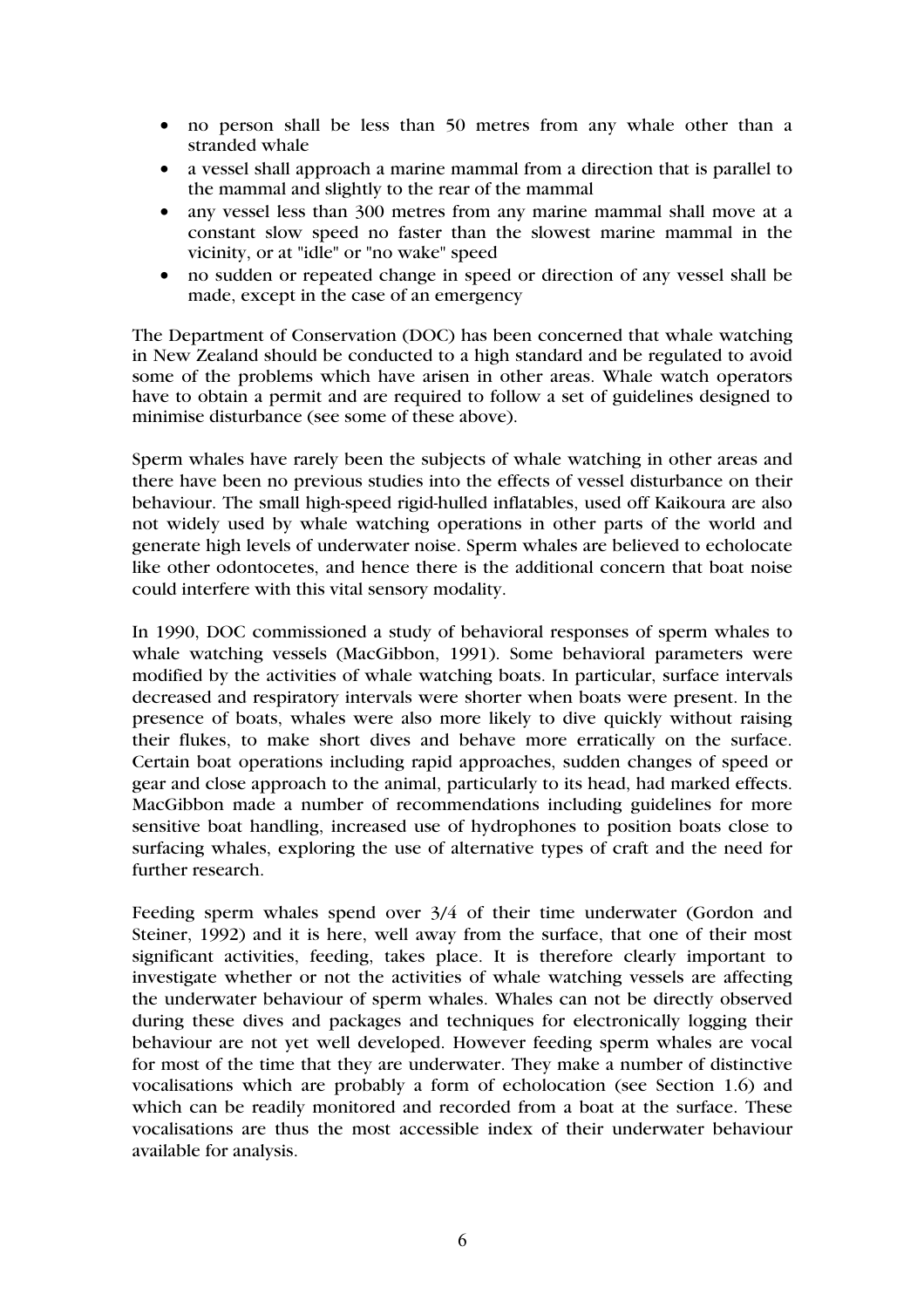# 1.4 Previous Studies of the Effects of Underwater Noise on Large Whales

Watkins, *et al.* (1985) made observations of sperm whales in the Caribbean during periods of intense military sonar activity. Several kinds of sonar signals were heard with frequencies ranging from 3250 to 8400 Hz in pulses of 0.145 to 0.45 seconds duration. They noted that whales subjected to loud sonar sequences immediately fell silent and often appeared to break off from their activities, scatter and to move away. Periods of silence were longer in response to higher levels of sound signalling. Later in the same area, when only one short sequence of military sonar was heard, the whales responded by falling silent but returned to normal activity within an hour. The same authors observed that sperm whales did not appear to be disturbed by sonar signals of frequencies above 35 kHz but that they did react to a 12 kHz pinger, engine starting noise and banging the ship's hull.

Other studies have investigated the effects of exposure to high levels of noise in other species of great whale. Malme *et al.* (1987) observed that Gray whales stopped feeding and moved away from an area in response to a seismic sound source (an underwater air gun). They noted an increase in the number of whales that reacted with increasing sound level. Richardson *et al.* (1986) observed no definite effects of seismic noise on bowhead whale behaviour.

In a study of the effects of vessel noise on humpback whales summering in Alaska, Baker and Herman (1989) demonstrated a number of significant responses including decreases in breathing intervals, increases in dive times and orientation away from the path of moving boats, often at ranges of up to 3-4 km.

#### 1.5 Typical Patterns of Sperm Whale Surface Behaviour

Feeding sperm whales behave in a fairly predictable fashion. They make long deep dives (which may take them to over 1000m) interspersed with periods spent breathing at the surface in preparation for the next dive. Typically they move only slowly during these surface bouts. They seem intent on recovering from their last dive and preparing for the next one as quickly as possible, and exhibit a limited repertoire of behaviours. Usually they end their period at the surface by raising their tail-flukes above the surface of the water (fluking up) to initiate their nearvertical dives.

Gordon and Steiner (1992) presented data on dive cycles and blow rates observed from whales in the Azores. Average dive times for sperm whales feeding in the Azores were 55 minutes with average surface times being about 11 minutes. Average blow intervals were 12.0 seconds for females and small males and 18.2 seconds for large males. Blow rate was also shown to change during a surfacing. Whales blew at a high rate when they first surfaced but this declined through the surfacing, increasing again just before fluke up.

Female sperm whales and young males, which usually associate in stable schools of about 25 individuals, typically cease feeding and come together to "socialise" for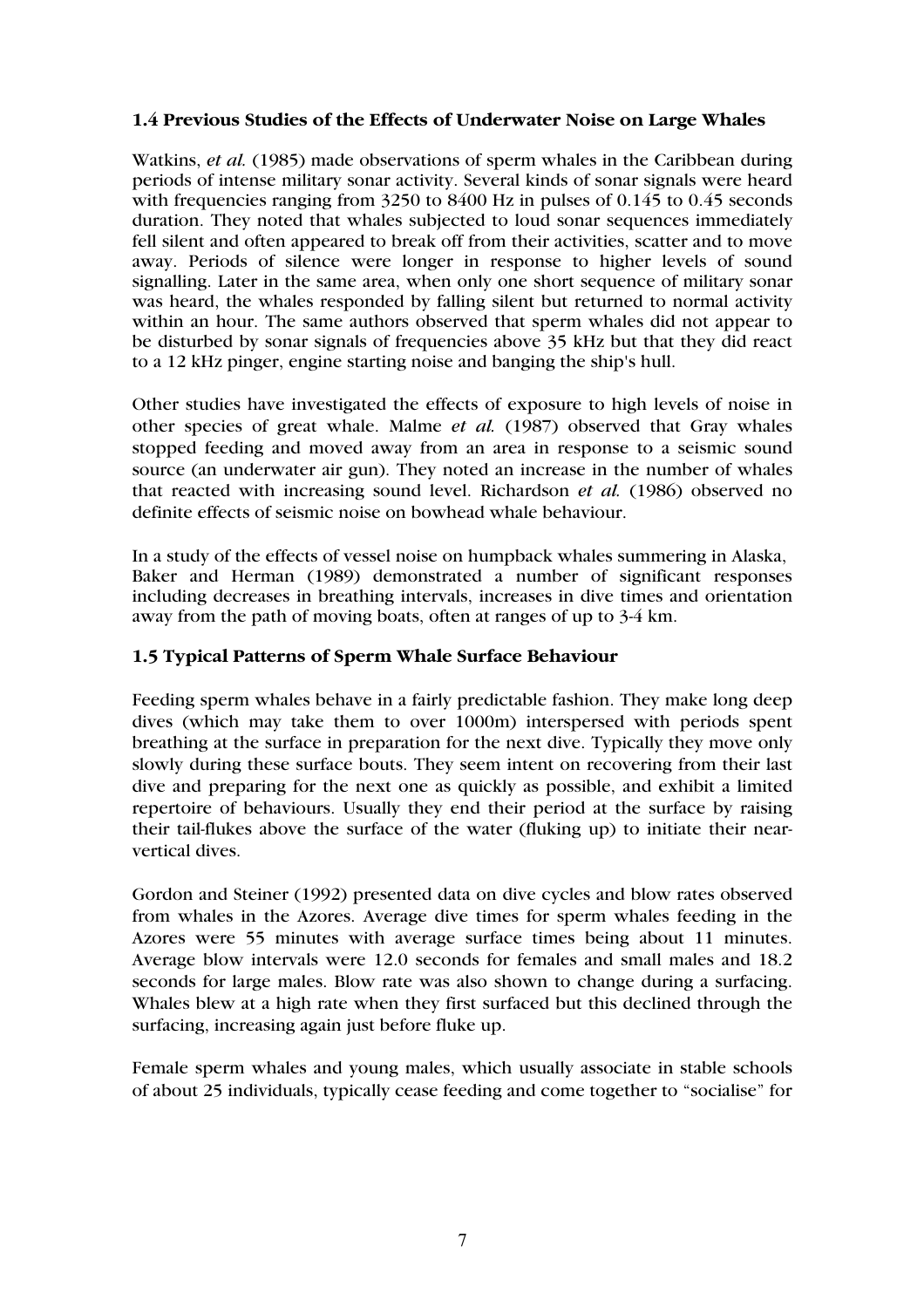a few hours about once a day before dispersing to continue feeding (Gordon, 1987; Whitehead, 1989). Large males have also been seen resting at the surface for long periods (Todd, 1991; Gordon pers. obs. in Azores).

### 1.6 Sperm Whale Acoustic

Sperm whales live in a medium which transmits light very poorly and feed at depths to which little or no sunlight penetrates. By contrast seawater transmits sound very well, in fact sound propagates through water more efficiently than any other form of radiation (Urick, 1975). It is not surprising therefore, that sperm whales are highly vocal animals seeming to make vocalisations of one form or another for most of their lives. They probably use these sounds to find their prey, to navigate underwater, and to communicate.

Sperm whales only make impulsive "click vocalisations" (Watkins, 1980) but these can be qualitatively different and can be made in a number of distinctive patterns.

### A. Regular Clicks

Sperm whales emit long sequences of loud clicks at fairly regular rates typically between one and two per second. Bouts of regular clicking are interspersed with short silences and "creak" vocalisations (described later).

"Regular" clicks have frequencies ranging from less than 100 Hz to over 30 kHz, and within this range there are certain emphasised frequencies. Emphasised frequencies can vary from whale to whale and even between clicks in a sequence. Higher frequencies are attenuated more by sea water than lower ones. Thus, Watkins (1980) reported that, in recordings from whales at close range, higher frequencies (10-16 kHz) were emphasised while, in recordings of more distant whales, the emphasised frequencies were around 4 kHz. Source levels measured for sperm whale "regular clicks" have ranged as high as 180 dB re 1uPa (Watkins, 1980). Using fairly simple acoustic equipment, such as that deployed during this study, regularly sperm whales can be heard at ranges of up to 5 miles (Leaper al., 1992).

After a whale has fluked, both the whale's clicks, and their echoes returning from the sea bottom (1000 or more metres away) can often be clearly distinguished. In these cases it can be determined that sperm whales click soon after receiving the echo from the bottom.

#### B. Creaks

"Creaks" are rapid sequences of clicks, produced at rates of up to 220 per second, and lasting for 10-25 s. Click rate usually increased during creaks. Creaks are typically made during long sequences of regular clicks (Gordon, 1987). Creaks generally sound much quieter than regular clicks, which may be because they are more directional and are not projected towards the surface.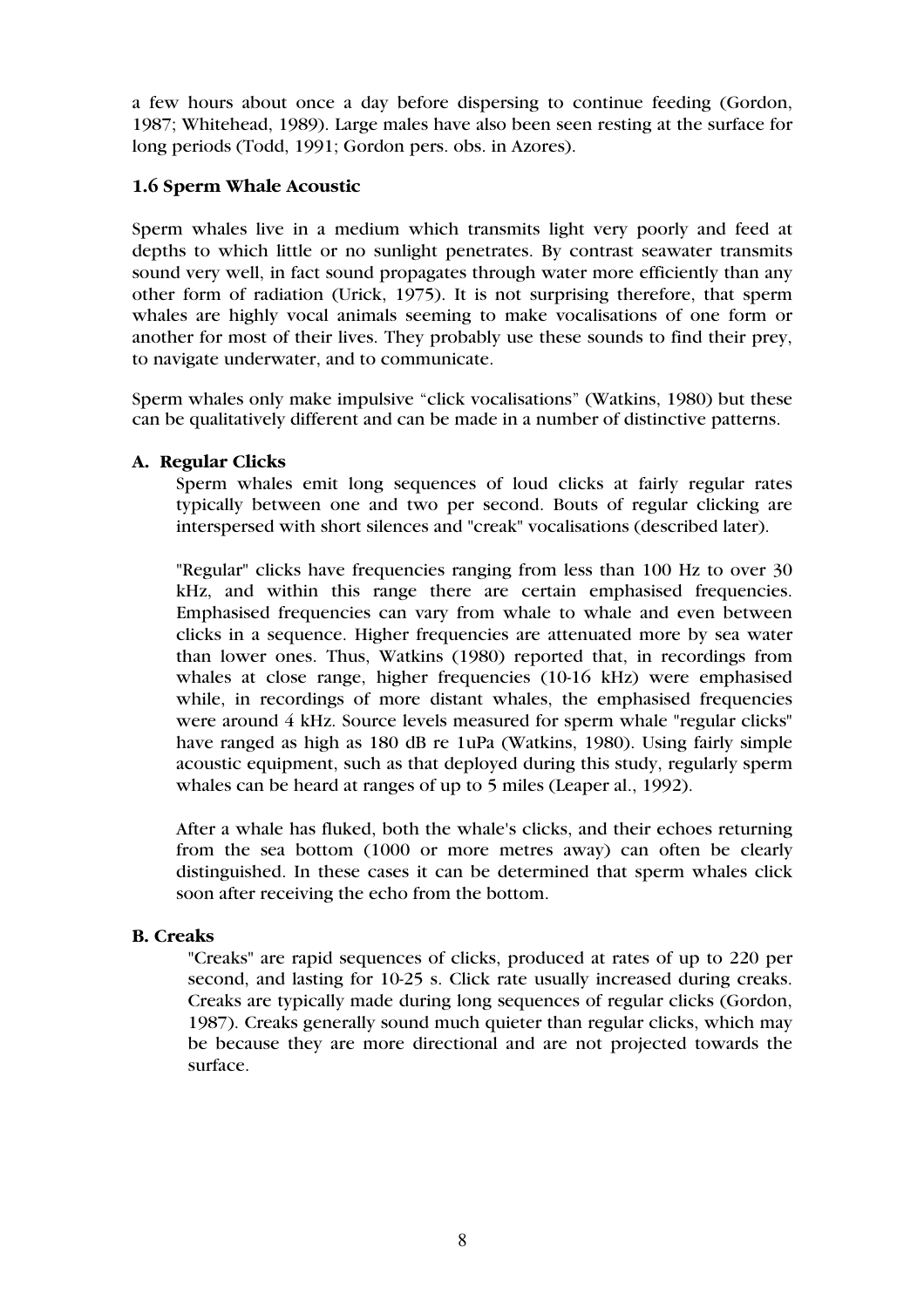The pattern of click rate during a creak is similar to that during echolocation runs made by bats and dolphins as they close on targets (Griffin, 1958) and it has been proposed by Gordon (1987) and others that they are made by sperm whales investigating targets at close range and may indicate feeding attempts. Gordon (1987) presented some observations which support this proposal. He showed that when sperm whales were being tracked with an echo-sounder they often showed a distinct change in dive rate while creaking. This could be interpreted as the whale diverting to investigate an object. The rates at which clicks were made during creaks, and the rates at which click rate increased were appropriate for an echolocating sperm whale closing with a target.

Observations made by Ohlsohn (1991) during a detailed study of the vocal output of individual whales were also most easily interpreted if creaks are assumed to be echolocation runs associated with feeding. She found that the rate of regular clicking increased before creaks (as though the whale was approaching an object of interest). Creak rates were higher in the last of a dive and were higher during longer dives. Feeding activity might be expected to be less during the initial travelling part of a sperm whale's dive, and longer dives (which are likely to be physiologically expensive) might only be expected to occur when feeding conditions are good.

The nature of creak vocalisations suggests that they are echolocation runs and various other observations are consistent with this. The link between creaks and such an important activity as feeding seems strong enough for special emphasis to be placed determining creak rates as an index of feeding activity, in a study of disturbance. Positive proof that creaks are associated with feeding does not exist and will be very difficult to obtain for such an intractable animal.

#### C*.* Rapid Clicks

Sequences of rapid clicks, at rates of 80  $s<sup>-1</sup>$  are sometimes heard from sperm whales at the surface, often when whales seem to be investigating an object, such as a boat or swimmer (Norris and Harvey, 1972; Gordon, 1987). Gordon (1987) found evidence that these clicks were projected directionally and the emphasised frequency within successive clicks changed in a regular way. They too would seem to be a form of echolocation.

#### D. Clangs

Clangs are very loud resonant clicks with a more limited range of frequency emphasis. They are typically heard in sequences with low but precise repetition rates (e.g., once every 7 s). Clangs are the same vocalisations as the "slow clicks" reported by Weilgart and Whitehead (1988). They reported that hearing "slow clicks" usually correlated with the appearance of large males in the social groups of females and young sperm whales.

However, clangs were first reported from Sri Lanka by Gordon (1987). Here they were often heard during the spring months even though no mature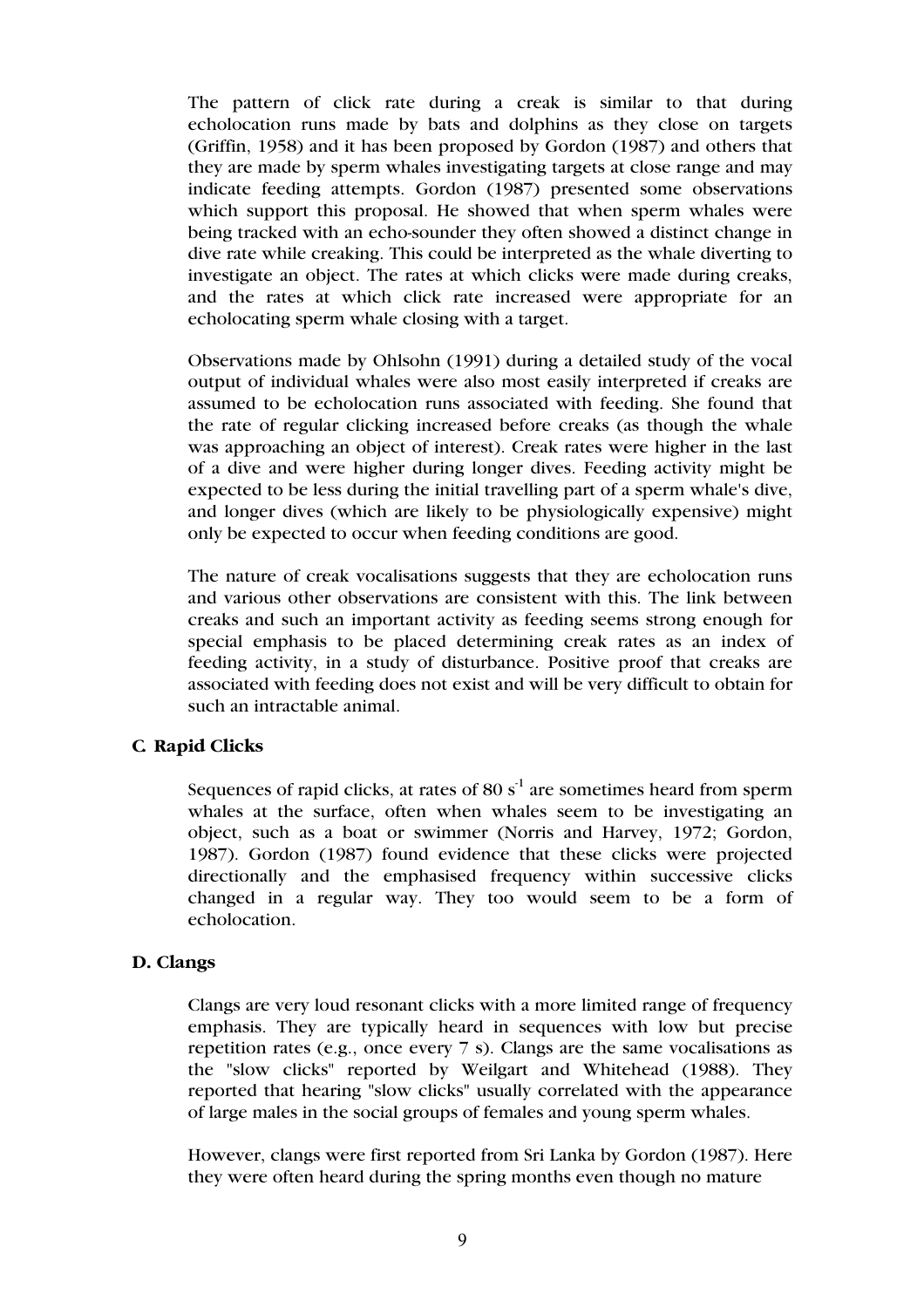males were ever sighted. In the Azores (Gordon, pers. obs.) clangs have only ever been attributed to large males at or near the surface. Ohlsohn (1991) reported that short sequences of clangs were often heard from single male sperm whales just before they came to the surface, and Mullins *et al*., (1988) heard "slow clicks" from a single large male at the surface.

# E. Codas

Codas are distinctive and stereotyped patterns of clicks. They were first reported by Watkins and Schevill (1977) as occurring at the end of long sequences of regular clicks. However, they are most often heard from larger groups of socialising whales at the surface (Watkins *et al*., 1985; Gordon, 1987, Weilgart, 1990). The function of codas is not known. They do not seem to act as individual identifiers as Watkins and Schevill (1977) originally proposed, but they may have some other role in acoustic communication.

Acoustics has also proved to be a very useful tool for studying sperm whales. Acoustic techniques have been used for finding and following sperm whales (Whitehead and Gordon, 1986) for assessing the size of populations (Leaper *et* al., 1992) and for measuring the length of sperm whales (Mohl *et al*., 1981; Gordon, 1989). As knowledge of sperm whale acoustic behaviour develops it is becoming possible to make inferences about their behaviour when they can't be seen (when it's dark or they are underwater) by listening to their vocalisations.

# 1.7 Aims of the Present Study

The aims of this study were to make observations of sperm whale surface behaviour, along similar lines to MacGibbon's investigation, with a particular view to determining the extent to which implementation of her recommendations had alleviated whale disturbance, and to investigate possible effects of whale watching on whales underwater through analysis of their acoustic behaviour. An emphasis on acoustics is also appropriate because in most cases it is likely that the whales are reacting to the sound generated underwater by whale watching vessels.

The terms of reference agreed by DOC were:-

- To and quantify acoustic and surface behaviour of sperm whales in Kaikoura
- To assess changes in acoustic behaviour and surface behaviour in response to available potential whale watching vessels of a variety of sizes and configurations.
- To provide recommendations to the Department of Conservation on the most appropriate type of vessels and any necessary modifications to a code of practice of whale watching vessels.
- To investigate the extent to which improved acoustic equipment fitted to whale watching vessels would enable whale watching operations to be less disruptive to whales and more informative to the public.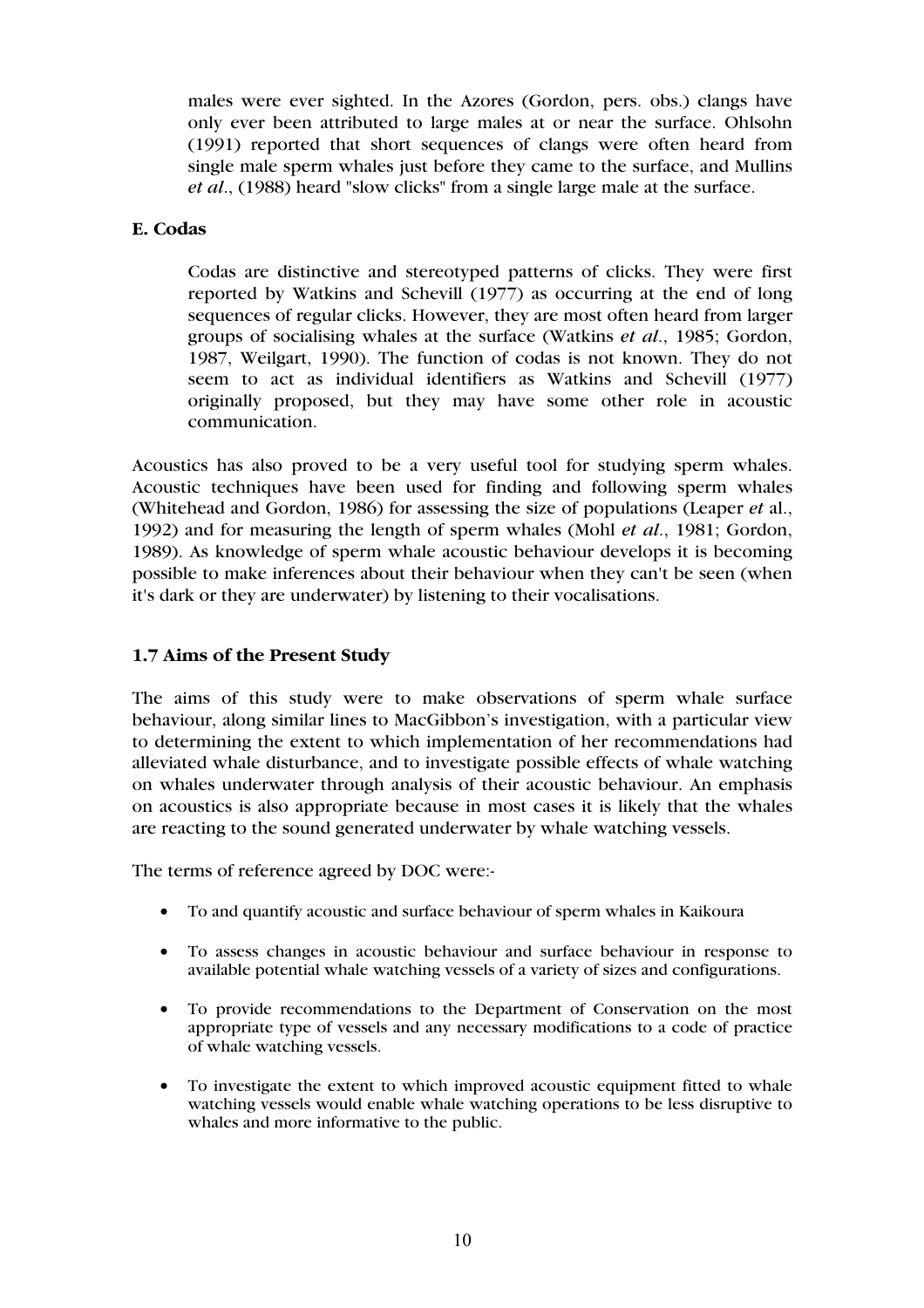

Figure 1 Study area and the five kilometre square grid used for statistical analysis. Depths are in metres.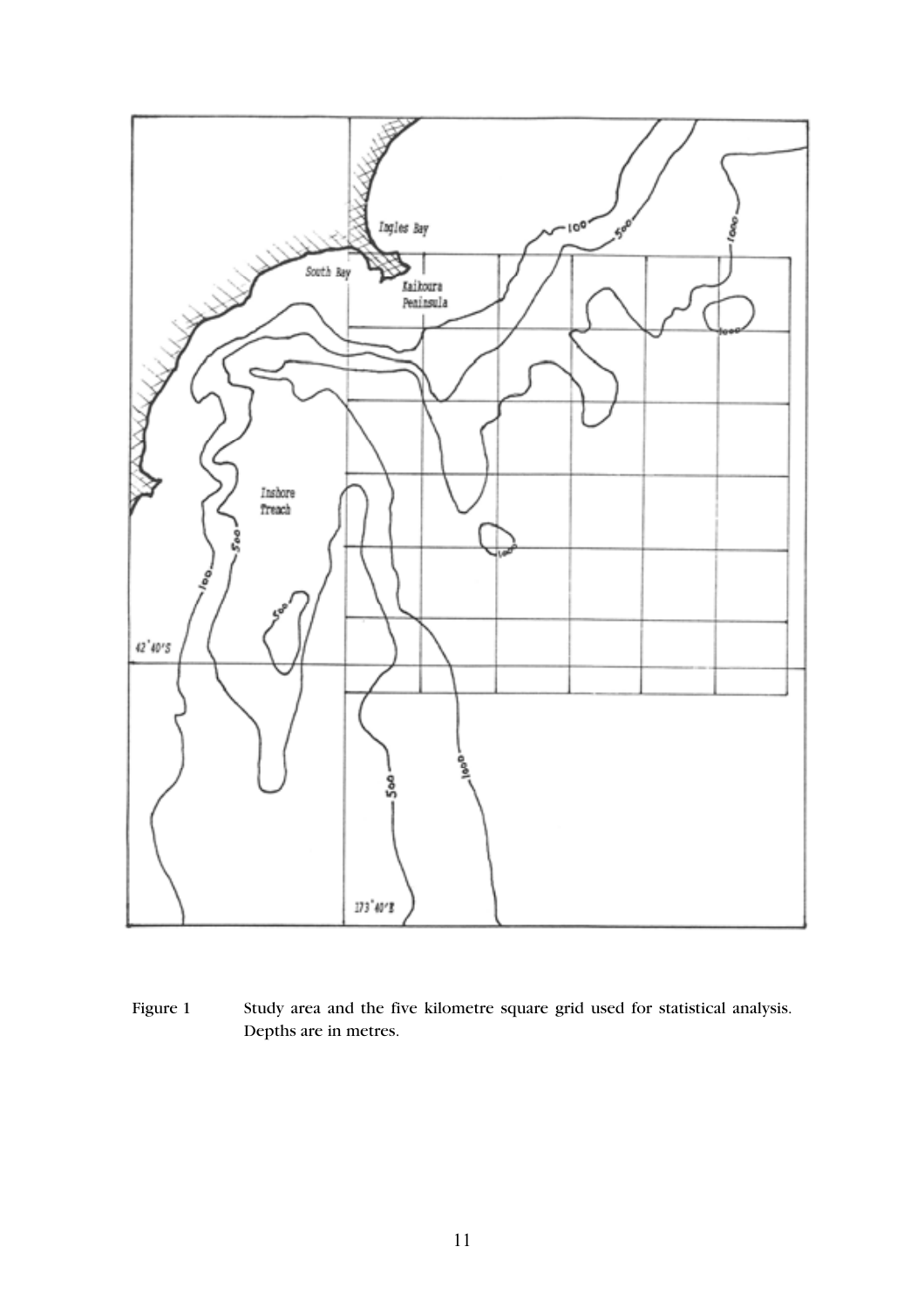## 2. MATERIALS AND METHODS

# 2.1 Area and Period of Study

Whales were encountered within an area of about 700 square kilometres to the southeast of the peninsula (Figure 1). Most encounters with whales were within the usual area of operations of the whale watching vessels at this time of the year. This is similar to the study area of MacGibbon (1991) but extends further offshore and does not include the inshore canyon which some whales use in the winter.

Fieldwork was carried out between 8 January 1992 and 9 March 1992. During this time 40 days were spent at sea in weather conditions suitable for data collection. Good data were collected for 272 encounters, on 72 of these occasions whale watching boats were present.

#### 2.2 Study Vessel

The vessel used throughout the study was the 8 metre sloop, *Rangatahi*, powered by a VolvoMD2-B two cylinder, 25 hp diesel engine with a three bladed propeller. This gave a maximum speed of about 6 knots. The sailing ability of *Rangatahi* was too poor (with the sails and rig available) to allow whales to be tracked under sail as had originally been planned. Generally the sails were only used to steady the vessel.

To minimise disturbance and to allow extended recordings to be made the boat was operated at low speed (2-3 knots) when with whales. At this speed the noise of the engine and propeller were barely audible on the hydrophones being towed behind the boat. We also endeavoured to keep at least 300 m from any whales on the surface.

A Magnavox MX1000 GPS was used for determining the boat's position and this was stored on an Amstrad ALT laptop computer every minute using the "Wayplanner" navigation software package.

# 2.3 Acoustic Equipment

The hydrophone used for monitoring and recording was a towed unit (Leaper, *et al*., 1992). This consisted of two hydrophone elements (Benthos AQ-4) connected to low-noise pre-amplifiers, with a 30 dB gain and 200 Hz high-pass filter, mounted in a 12 m long, 30 mm diameter oil-filled polythene tube; this was towed on 100 m of cable behind the boat. The unit's streamlined nature and the long tow-cable meant that hydrophones could be monitored, and recordings could be made, while the boat was moving. Signals from the hydrophones were amplified by a custom built, variable gain amplifier with 21 kHz low-pass filter and recorded on a Digital Audio Tape recorder (Sony TCD 10-Pro).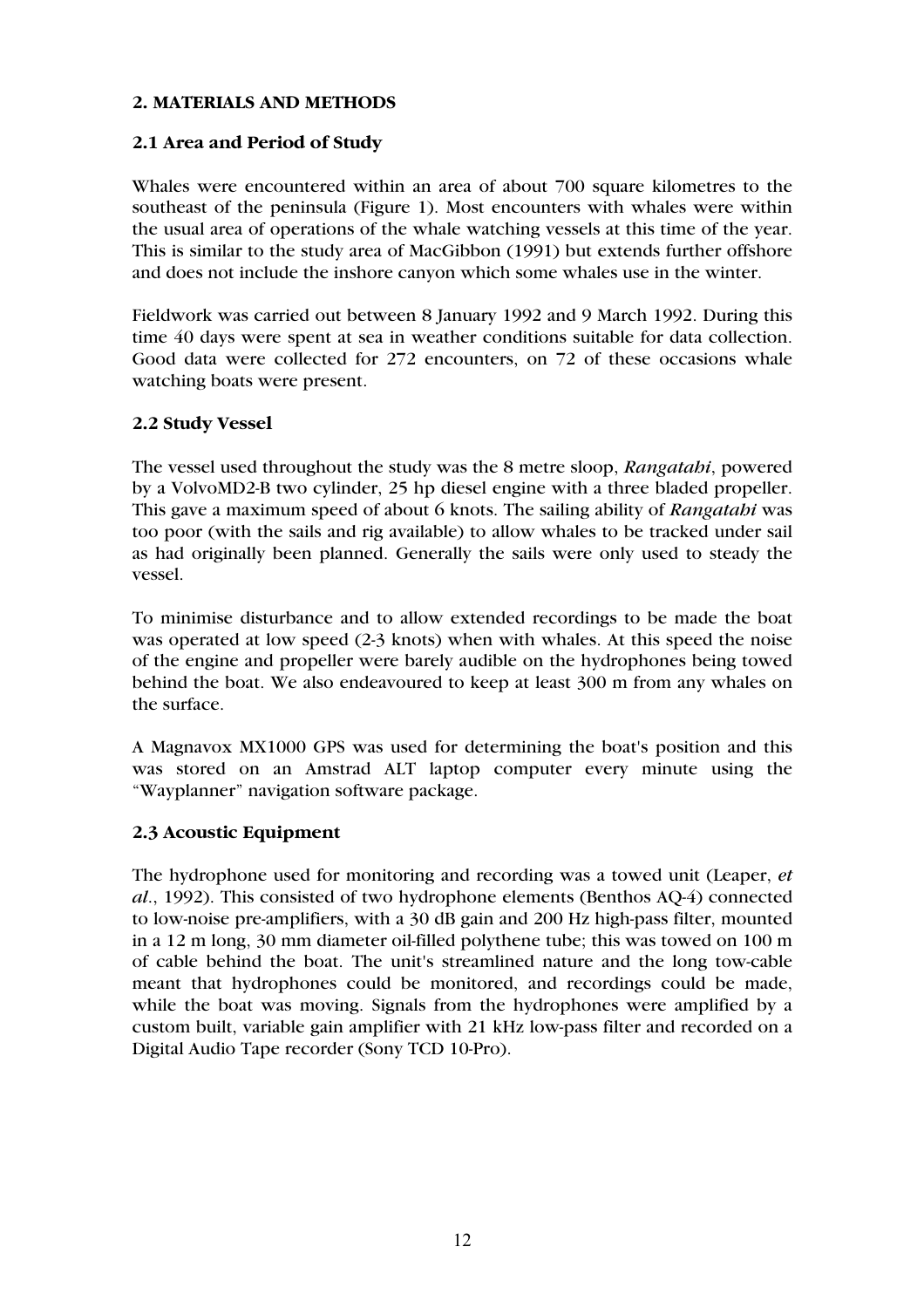A directional hydrophone was used to obtain bearings to vocalising whales. This consisted of ten evenly spaced hydrophone elements connected in parallel, and mounted in a one metre long, 11 cm diameter, plastic tube which was acoustically shielded with closed cell foam on one side. This plastic tube was mounted horizontally on the end of a vertical steel pole which was fixed to the stern of the boat in a way which allowed the hydrophone to be to be lowered into the water and rotated to obtain a bearing, or raised when the boat was under way.

# 2.4 Daily Routine

The study vessel usually left wharf in Ingles Bay by 0600 hours. The first visual encounter of the day was usually between 0800 and 1000. Data collection continued until about 1700 unless terminated by bad weather.

The early start and relatively early return home were necessary because of the distance which had to be travelled from Ingles Bay and the slow speed of the study vessel. During the summer, on-shore winds often increased through the day sometimes resulting in whale watching trips being cancelled and occasionally to data collection being abandoned.

Once the vessel was in waters over 500 metres deep the towed hydrophone was monitored every fifteen minutes until sperm whale vocalisations were heard, when the vessel would be hove to and the directional hydrophone lowered to obtain a bearing to the whale's vocalisations. The vessel would then move in that direction and the towed hydrophone would be monitored regularly by listening in stereo. This allowed the operator to determine whether the whale was ahead or astern. A new bearing was taken whenever the whale was no longer judged to be ahead. In this way the research vessel could be manoeuvred close to the position at which the whale would come to the surface after its dive.

Whenever possible, whales were followed through dives using passive acoustic techniques. When this could be achieved, and tour boats happened to visit that whale during some of the encounters, data could be collected from the same individual for surfacings before and/or after encounters with tour boats present. (Whales were only considered to have been tracked in this way when they could be individually identified during each surfacing.) Such data were particularly valuable because they approximated to natural experiments, with such factors as whale identity and location remaining constant and only the presence of tour boats changing.

# 2.5 Collection of Visual Information

# 2.5.1 Recording surface behaviour.

An encounter started when a whale was first seen and ended when data could no longer be collected from that whale. For visual data this was when the whale left the surface, for acoustic data this was when the whale's vocalisations could no longer be clearly distinguished from those of other whales.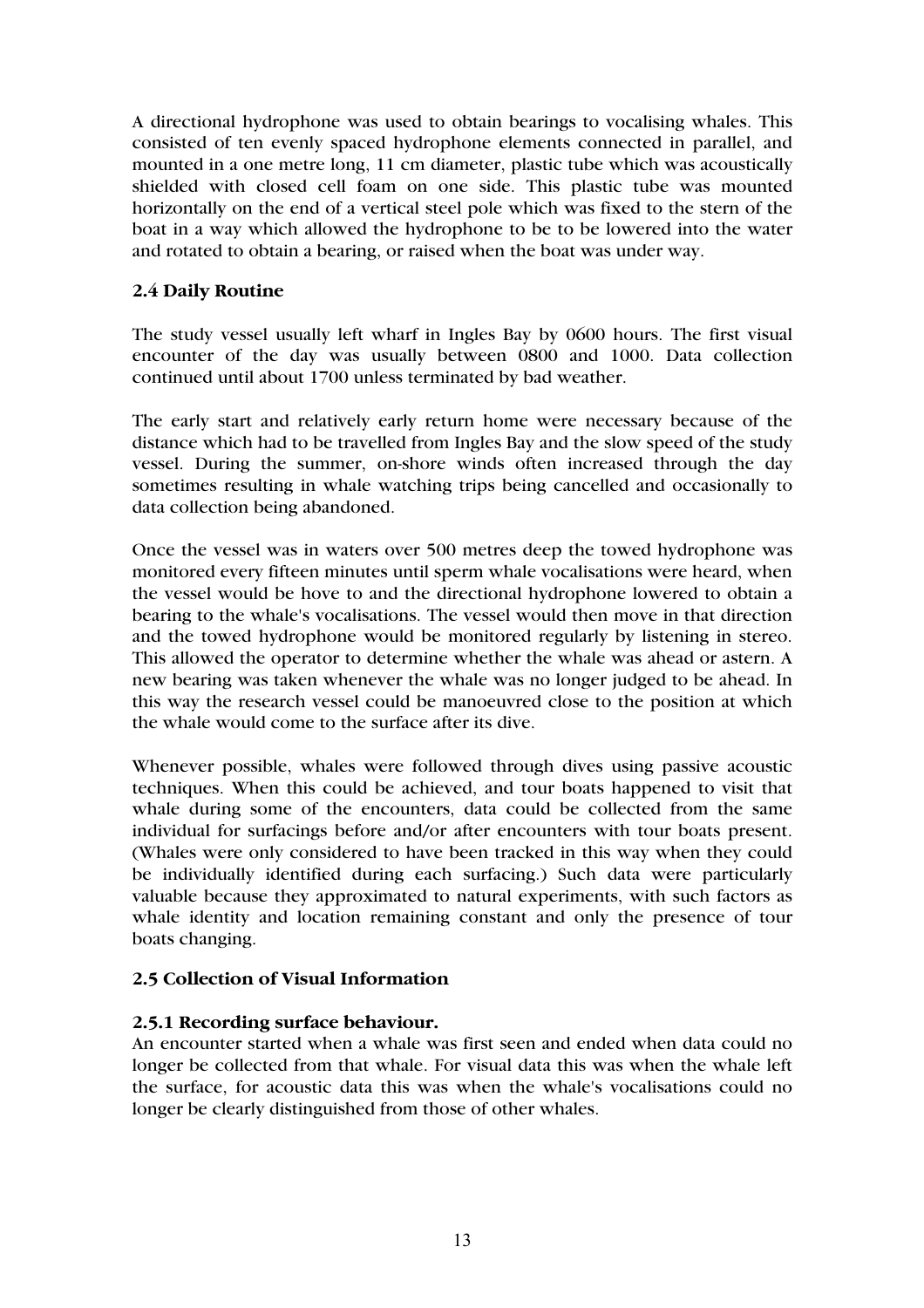Sperm whale surface behaviour and tour boat activities were logged directly into a hand-held computer (Psion OrganiserII) running a specially written eventrecording program. This allowed the time of occurrence (to the nearest second) of certain distinctive behaviours to be scored, as well as the activities of boats and aircraft. A separate data file was made for each encounter.

Data recorded from whales included the time of occurrence of such activities as blows, side-flukes, head-outs, dives without fluking and fluking up. The time of occurrence of a behaviour which lasted a finite time, such as a blow, was taken to be the time at which it was first seen. Whale directional headings were recorded when first seen, when fluking and at intervals during the surfacing. Range and bearing from the study vessel to the whale were also recorded.

Data on whale-watch boat activity included, number of boats at or within 450, 150 and 50 metres of the whale and the times at which these changed. 50 metres was chosen as the closest distance because it is the distance specified in the regulations. 450 metres seemed an appropriate outer limit, while 150 metres was the range at which the difference in amplitude between a sound at 50 metres and 450 metres is halved (in terms of amplitude it is half way between 450 and 50).

The relative positions of boats at or within 50 metres were recorded by assigning each to one of six 60° sectors around the whale. The presence of aeroplanes and helicopters was also noted. When conditions allowed, encounters with whale watch vessels present were recorded on video which was synchronised with underwater recordings.

Sperm whales are difficult to see at sea and it was not always possible to be confident that a whale had been spotted as soon as it came to the surface. Thus, observed surface times would usually be lower than actual surface times. When whales were sighted as soon as they came to the surface a note was made of the number of blows which had occurred before event recording began. This allowed a correction to be made for these missed blows and the real surface time to be determined accurately. Otherwise encounters were classified as being either "early", if it was believed that the whale had been seen soon after it reached the surface (for example if it was first sighted close to the boat and in an area which had been well watched) or "unknown" if this was not the case.

#### 2.5.2 Individual identification.

Photographs were taken of whales' flukes, flanks and dorsal fins to enable individuals to be identified. A Canon T90 was used with 300 mm, f4. lens and XP2 black and white film. Films were processed, printed and analyzed at a later date. The need to keep well away from whales, and to manoeuvre as little as possible while they were on the surface, in order to disturbance to them, greatly hampered our ability to take useful photo-identification photographs. Some whales had very distinctive marks which could be spotted using binoculars in the field. On some occasions the whale watching skippers, who knew some whales well and approached them much more closely than the study vessel, relayed the identity of whales by radio.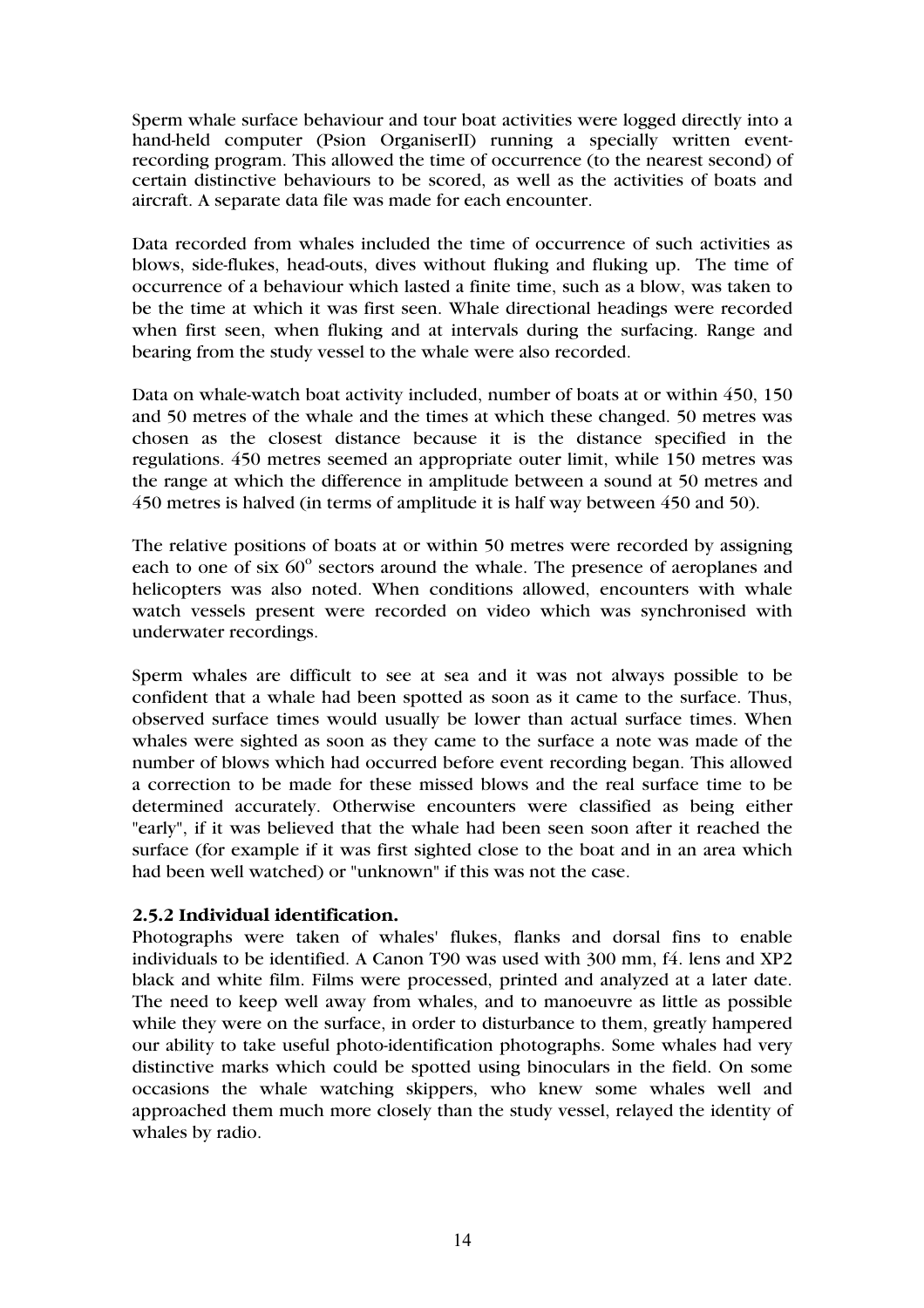# 2.5.3 Range estimation.

Ranges to whales and from whale-watching boats to whales were estimated by eye and logged by the event recording program. Estimating ranges by eye at sea is notoriously difficult. Ranges in this study can probably be reliably compared with each other but may not be absolutely accurate. The lack of a tall, sturdy mast and the large swell often encountered, precluded the use of the measuring technique described by Gordon (1987). A hand-held stereo range finder (Ranging 1200) was also tried, but proved impractical for use with moving subjects at sea in field conditions.

Rings of known dimensions (0.5 m diameter) were stuck to the sides of whale watching boats. Photographs were taken of these in the field using a 300 mm lens whose exact focal length was determined. Measuring the longest diameter of the ring on enlargements of these images allowed the range to boats to be calculated.

Stereo photography was also attempted for measuring range and the relative positions of boats and whales. However, this proved not to be feasible because of the requirement to keep the study vessel well away from the whales on the surface.

### 2.6 Analysis of Surface

Files were transferred from the Psion Organiser to an IBM compatible laptop computer. Programs written in Turbo Basic were used to provide a graphical summary and to extract summary statistics from each encounter. These included mean and standard deviation of blow interval for each encounter, surface time, number of blows scored, whether or not an encounter ended with a fluke, the whale's heading when first seen and at fluke up, the number of boats present at different ranges and the positions of boats at or within 50 m of the whale.

The value of each blow interval and its order relative to fluke up were also stored. (The last blow interval before fluke up would be 1, the interval before that 2, etc.) This allowed changes in blow interval throughout a surfacing to be investigated.

When an individual whale was identified on successive surfacings, dive cycle parameters were calculated. These included fluke to fluke times (the elapsed time between two successive fluke-ups), estimated dive time (the difference between fluke to fluke time and surface time), dive distance (the distance between fluke positions for two successive encounters), and travel speed (dive distance/ fluke to fluke time).

The position of each encounter was retrieved from the data stored automatically from the GPS Navigator at the time of the fluke up. For analytical purposes encounters were assigned to cells of a 6x6 grid of 5 km squares positioned south and east from  $42^{\circ}$  25'S, 173 $^{\circ}$  40'E. Figure 1 shows this grid overlaid on a chart of the area. For each grid square the minimum and maximum water depth shown on the chart were noted. The grid squares were also assigned to one of two zones. "Shelf" if any of the area had a water depth less than 1000 metres and "Offshore" if the water depth was all greater than 1000 metres (Figure 2).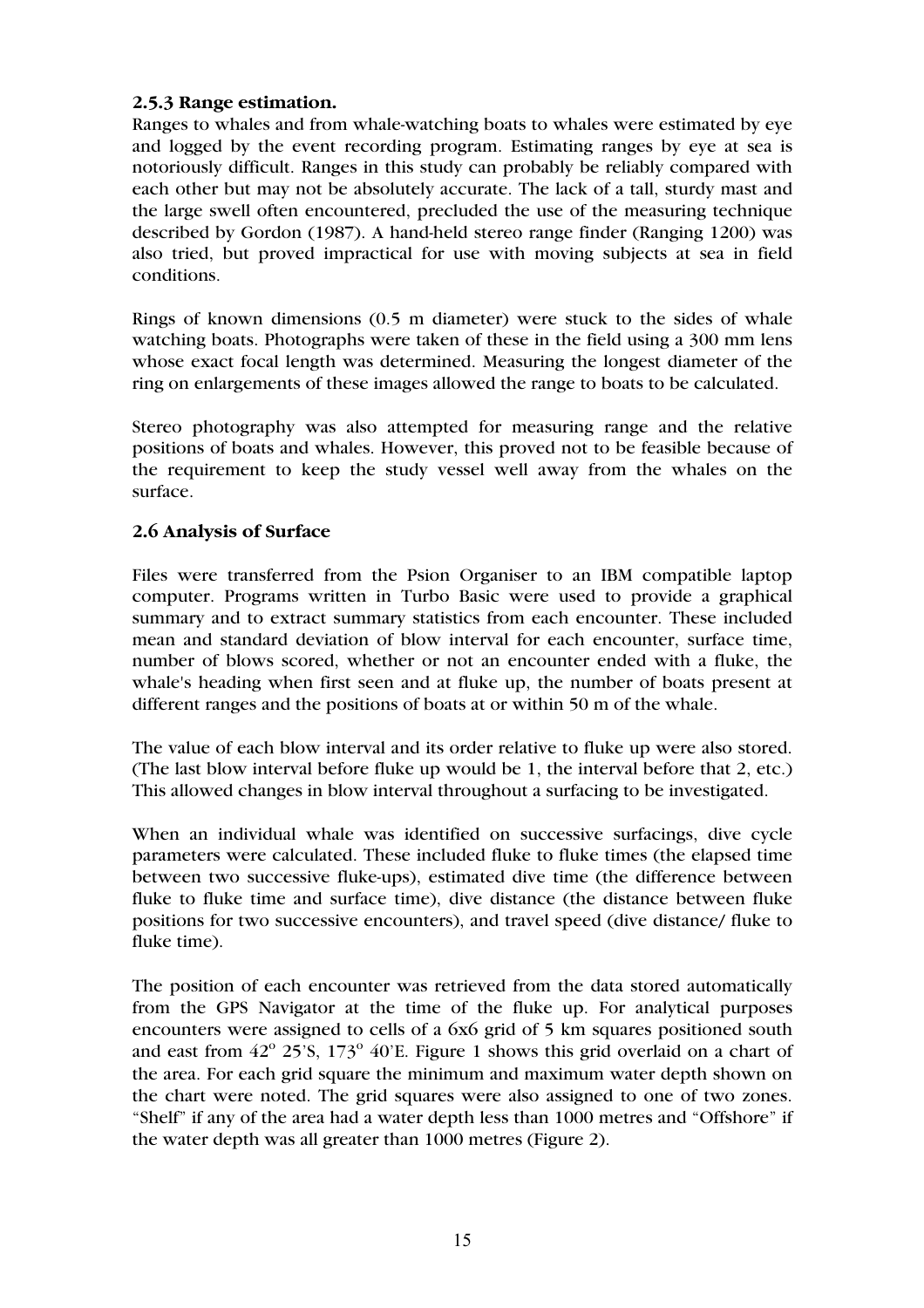### 2.7 Collection of Acoustic Data

Recordings were made from the time of fluking for all whales for which visual data had been collected and were continued for a minimum of ten minutes or until the vocalisations of an individual could no longer be distinguished. Recordings were also made while the whale was on the surface for encounters where tour boats were present. Notes were made and the tape was indexed when any sounds of particular interest were heard. A total of 250 hours were spent in acoustic contact with whales. 150 hours of acoustic recordings were made onto DAT tape of which 46 hours were selected for analysis.



Figure 2 Division of 5 km grid squares between 'shelf' and 'offshore' zones

#### 2.8 Analysis of Acoustic data

On play-back, recordings were carefully monitored aurally and played through a custom-built analogue trigger (see Leaper *et al.* 1992 for details) adjusted to trigger off clicks above a particular threshold level, i.e., the clicks of the whale which had just been encountered on the surface. The time of each triggering click was measured automatically by a Cambridge Electronic Design "1401 Laboratory Interface" interfaced to a personal computer running a specially written Pascal program. Other vocalisations, such a creaks and trumpets, and the estimated strength of boat noise (on a scale of 0 to 5) were entered from the keyboard. All times were recorded with an accuracy of 0.05 s and were related to the time at which the whale fluked.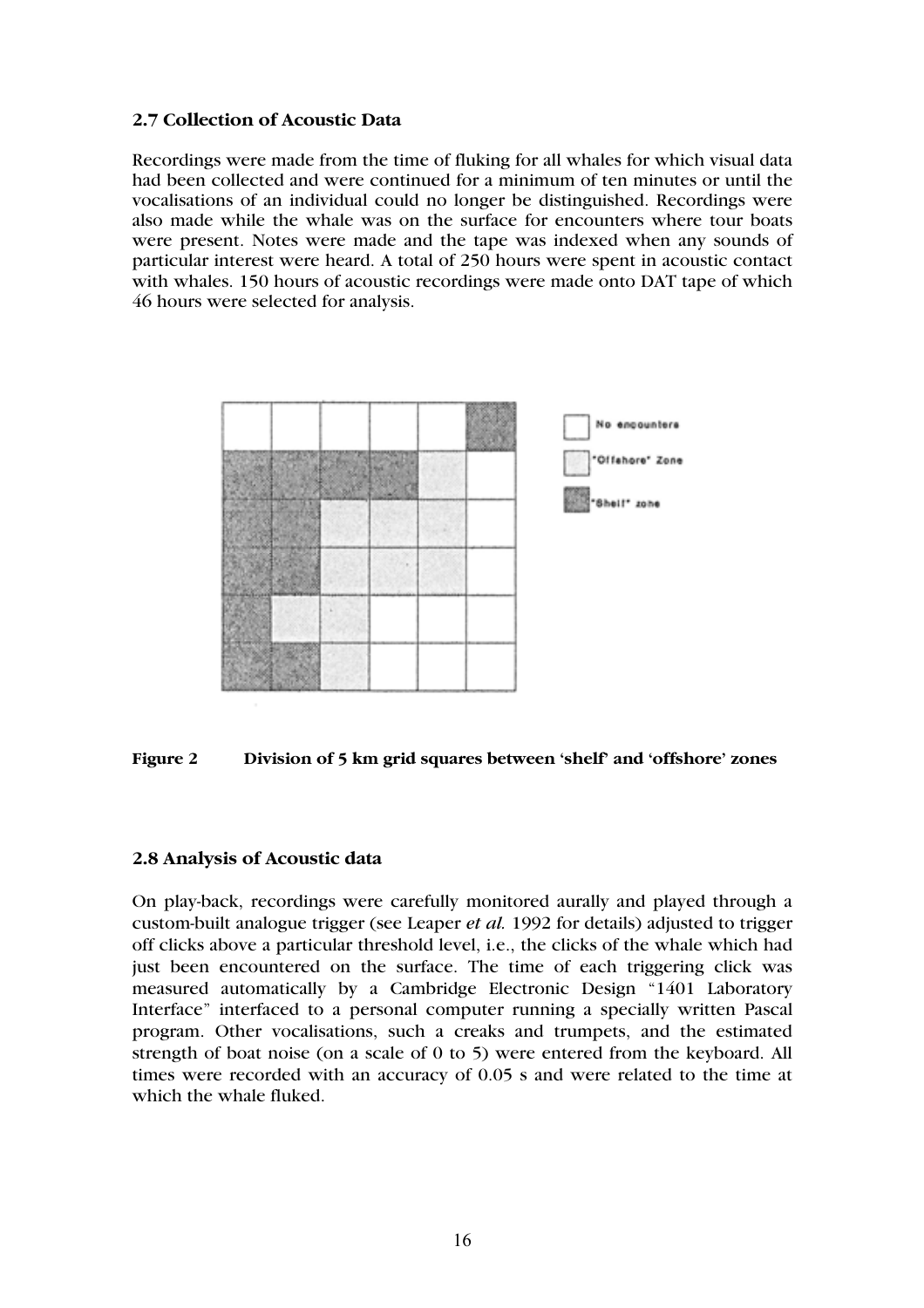

Figure 3 Distribution of number of encounters with recordings of high enough quality to be usable for each minute after fluke up.



Figure 4 Proportion of encounters with different identified individuals and unidentified whales.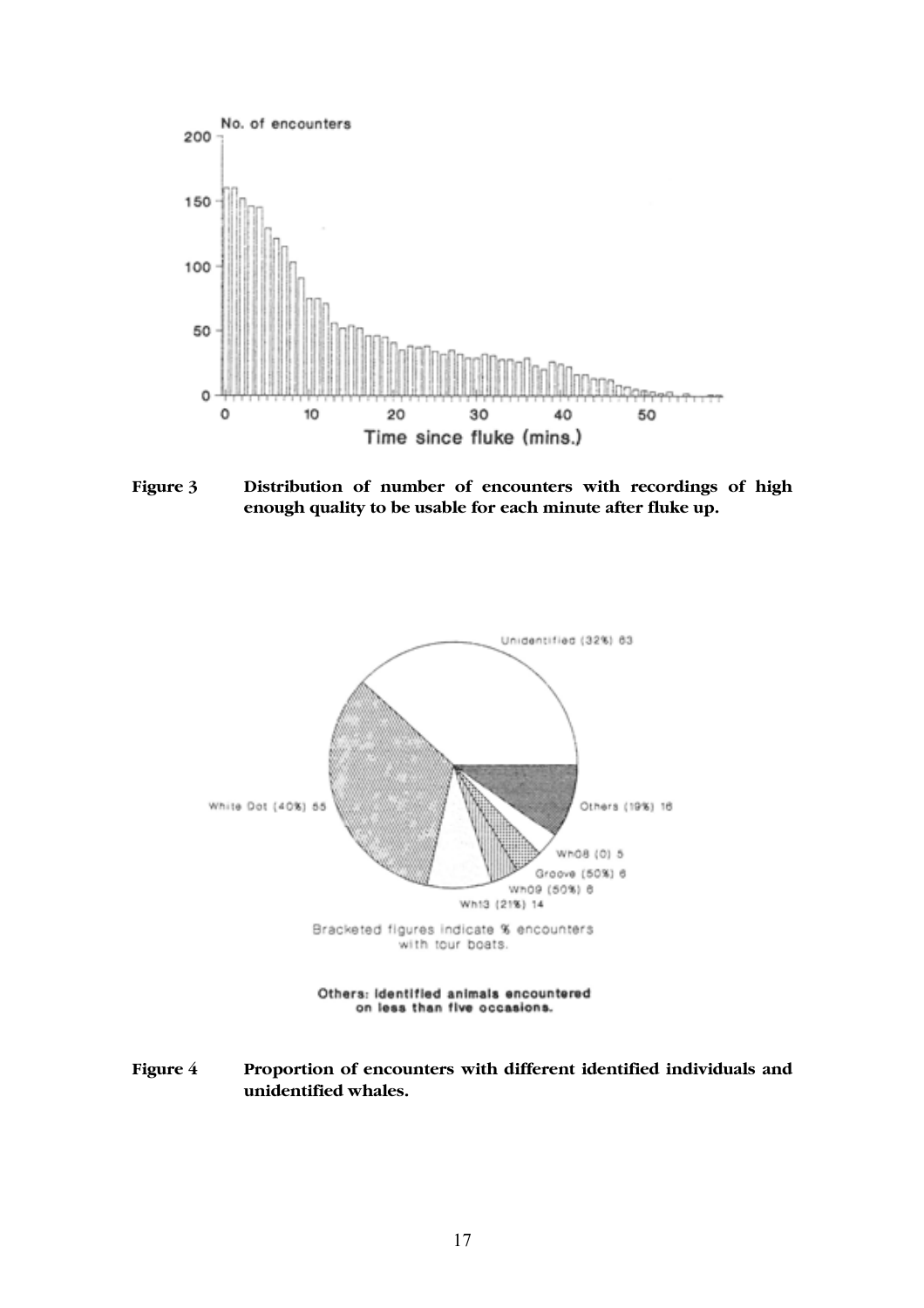Data were omitted from the analysis if whale vocalisations were heard but could not be distinguished from background noise by the trigger circuit. Analysis of a recording ceased when it no longer became possible to distinguish the clicks of an individual from the vocalisations of other sperm whales. Throughout all analysis sessions a graphical output of interclick interval against time was displayed which enabled the operator to validate the data being collected. This was particularly useful in alerting the operator to any clicks that failed to trigger, or to sounds which falsely activated the trigger device.

Figure 3 shows the number of encounters with recordings where the automatic trigger system could be used reliably for each minute following fluke up. The number of encounters with usable recordings fell off rapidly with time from fluke, mainly because the subject's vocalisations became indistinguishable from those of other whales in the area. On half of the occasions over nine minutes of recordings could be analyzed and in some cases, data for entire dives were analyzed. The part of the dive most likely to have been affected by whale boats on the surface, that immediately after fluke up, received the most complete coverage.

The pie chart in Figure 4 shows the number of encounters for which acoustic data were analyzed from individually identified animals and the percentage of these encounters where one or more tour boats were present at the time of fluking.

#### 2.8.1 Acoustic summary parameters.

Several parameters summarizing sperm whale vocal behaviour and calculated for each encounter are defined below.

#### A. Parameters summarizing initial clicks

*(a) Time from fluke to clicks.* 

*(b) Length of first bout of clicks.* The bout was considered broken by a silence when the interclick interval was greater than five times the previous interclick interval.

*(c) Duration of first silence.* 

*(d) Initial mean interclick interval.* The mean interclick interval between the first five clicks. Where clicks started with one or two resonant clicks with a large interval (e.g., clangs) these were not included when calculating the mean.

*(e) Mean interclick interval at the end of first bout.* The mean interclick interval between the five clicks immediately prior to the first silence.

*(f) Change in interclick interval during first bout.* The difference between *initial mean interclick interval* and *mean interclick interval at end of first bout.* 

*(g) Occurrence of 'trumpets'.* The occurrence and time after fluke of "trumpets" was recorded.

#### B. Parameters summarizing creaks

*(a) Time from fluke to first creak.* 

*(b) Creak activity.* This was defined as the number of creaks heard divided by the time for which data were analyzed after fluke.

*(c) Creak rate from first creak.* The number of creaks heard divided by the time for which data were analyzed following the first creak.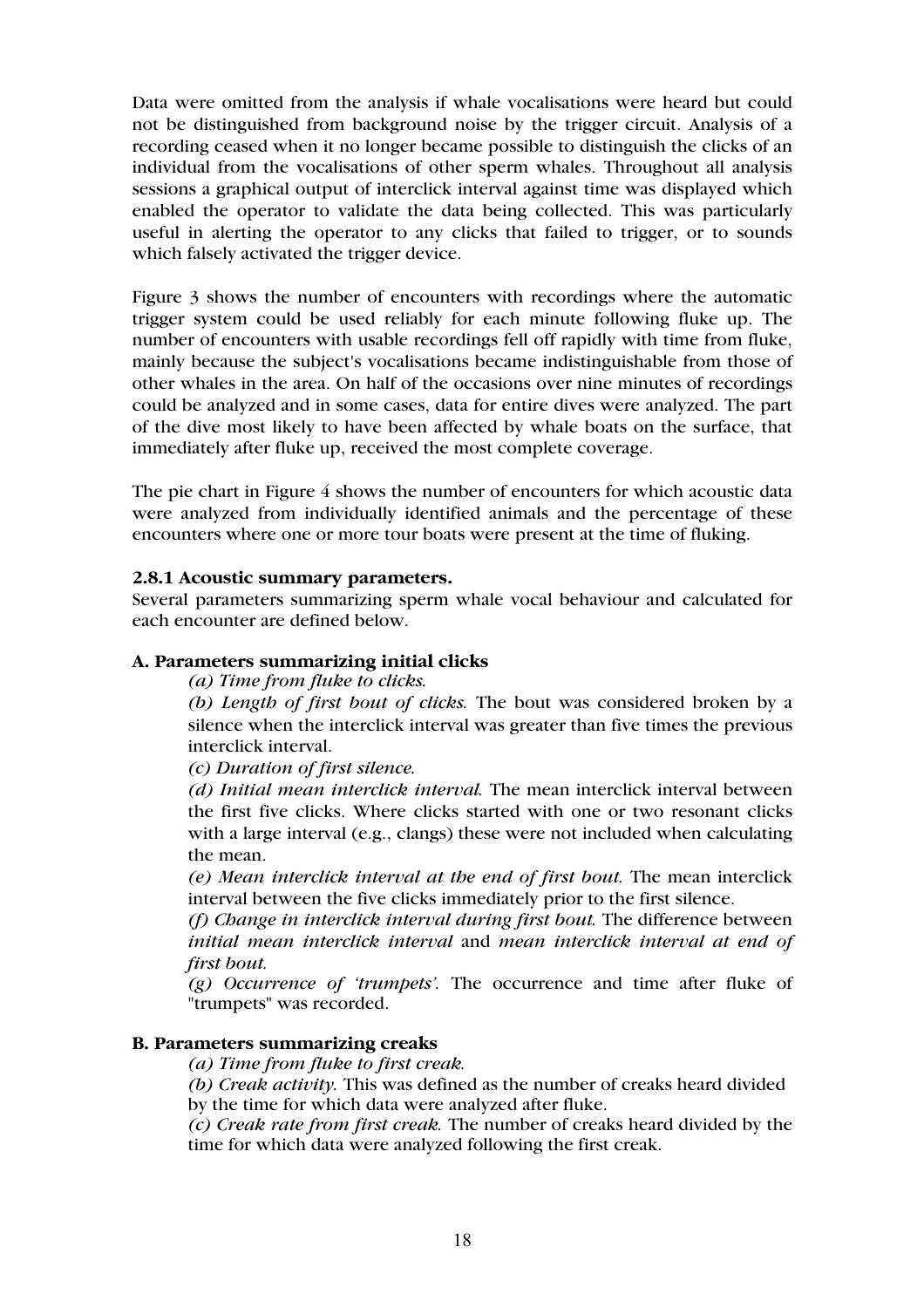#### C. Parameters summarizing interclick intervals

*(a) Mean clicks per second.* The total number of clicks heard divided by the time for which data were analyzed after fluke.

*(b) Modal interclick interval.* The modal interclick interval for all interclick intervals during the period of data analysis.

*(c) Percentage of clicks with modal interclick interval.* The number of modal intervals divided by the total number of interclick intervals.

(d) *Sudden changes of click rate.* Sudden changes in rate were recorded visually from plots of interclick interval against time following fluke.

### 2.8.3 Statistical analysis of visual and acoustic data.

None of the data (with the exception of number of blows) were found to fit a normal distribution so non-parametric statistical tests were used. Statistical analysis was completed using the SPSS and Minitab packages.

Statistical tests of the effects due to a number of variables were conducted on certain subsets of the data to control for the effects of some other variables. Figure 5 shows the data used and factors compared for many of the statistical tests of surface and acoustic behaviour.

Data from those occasions, when it was possible to compare data for encounters with tour boats present with that from surfacings of the same individual immediately before and/or after that encounter, were analyzed using Wilcoxson matched-pairs signed-rank tests.

# 3. RESULTS AND DISCUSSION

#### 3.1 Activities of Whale Watching Vessels

During the study period only two companies, Kaikoura Tours Ltd and NZ Nature Watch Charters Ltd, had permits for whale watching. They operated four 6 metre Naiad rigid hulled inflatables, three of which were powered by twin 140 h.p. outboards, the other by twin 115 h.p. outboards.

The use of such small fast boats partly reflects a requirement in the past to abide by regulations which would not allow larger vessels to be registered for this work, and is partly dictated by the special conditions in Kaikoura. There is no sheltered harbour in the Kaikoura area and boats based at South Bay (the bay closest to good whale areas) are pulled out of the water on trailers. The whale watching boats are pulled out between each trip. The requirement to be trailable limits the size of boats which can operate from South Bay. The powerful engines allow the whale watching boats to travel at speeds of 30 knots which enables them to get out to sea and find whales quickly. Vessels are able to utilise short periods of fine weather and are able to return quickly if the weather deteriorates unexpectedly.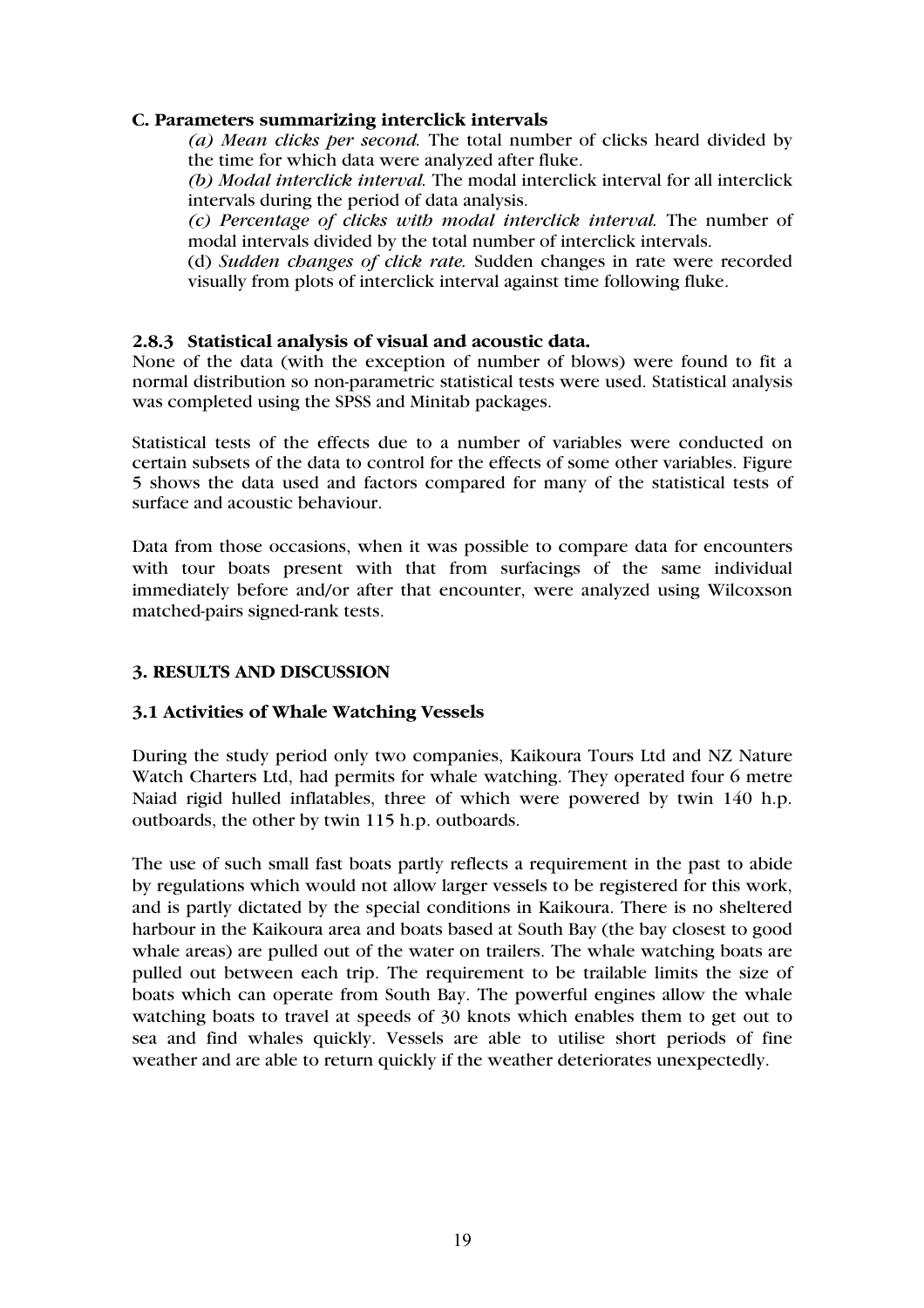





Figure 6 Change in proportion of encounters in each hour of the day which had whale-watching vessels present.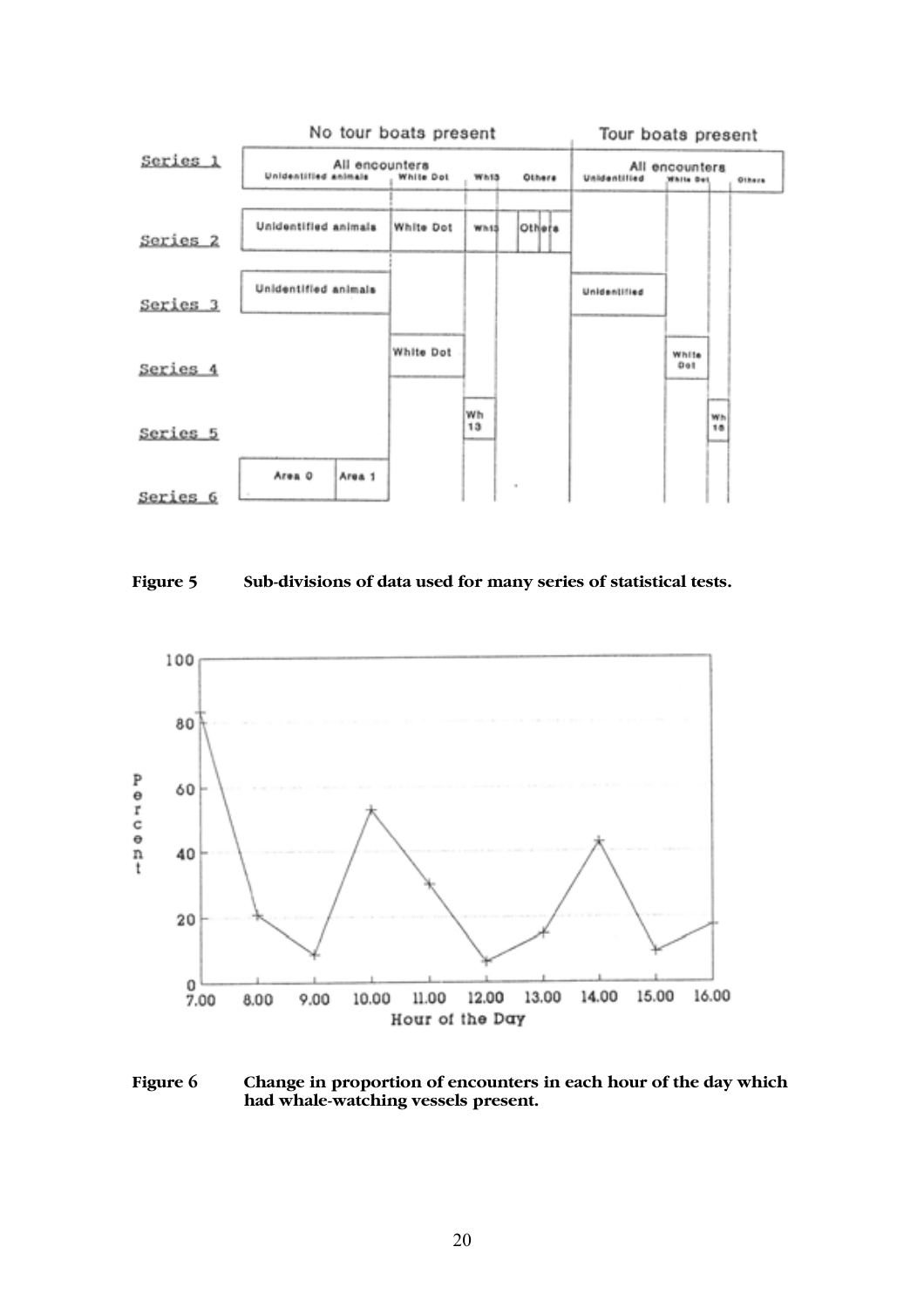This type of boat also has its drawbacks. They are noisy and have high fuel consumption. They can carry a relatively small number of passengers, have few facilities and can be uncomfortable. This means that the trips are more suitable for the reasonably young and physically fit. It must also limit the amount of information which can be relayed to the tourists which would detract from the operation's role in public awareness and education.

In March 1992, Kaikoura Tours commissioned a larger 12.6 metre vessel of similar design powered by twin 250 engines. It was not possible to observe this boat with whales during this study but measurements of its noise spectra at various speeds were made (see Appendix 1).

In summer, the tour boats made up to four trips per day; these were at dawn, mid morning, early afternoon and late afternoon. Figure 6 shows the proportion of encounters for which one or more boats were present throughout the day. The study vessel had usually started for home before the late afternoon trips and strong onshore winds frequently occurred in the afternoon resulting in fewer afternoon trips than morning ones.

Typically all four boats would leave South Bay at much the same time. They would spread out to a greater or lesser extent depending on conditions and the number and distribution of whales available. The boats generally headed southeast from the Kaikoura peninsula often following particular well-known transects. Once in a suitable area the boats would be stopped every few kilometres and directional hydrophones would be monitored to detect and obtain bearings to vocalising whales.

Directional hydrophones are a recent innovation to this operation, they have come into use in the last year, since MacGibbon's report. The design was developed locally by Kaikoura Tours and makes ingenious use of components which are cheap and readily available. The hydrophones are light and compact, and can be easily dipped over the side by the skipper when the boat stops. They seem not to be very sensitive by comparison to the hydrophones used on the study vessel (Chappell, pers. obs.) but were effective enough to be of great assistance.

Sperm whales dive for about 45 minutes, and because whale watching trips were relatively short, it was not usual for whale watching vessels to be with a whale for two consecutive encounters. There were occasions when whale watching boats visited the same individual whale on each trip through the day. In such cases an individual whale would actually be with boats on the surface for four surfacing periods of about 10 minutes each through the day. Assuming a dive cycle time (fluke to fluke) of 60 minutes (Section  $3.2.4$ ) then it would be joined by whale watching boats on  $1/3$  of all daylight surfacings and  $1/6$  of total surfacings (assuming diving behaviour continues at the same rate day and night).

The extent to which attention can be focused on a single individual is illustrated by considering data from "White Dot"; the most frequently encountered individual and the whale which received most attention from the whale watching boats.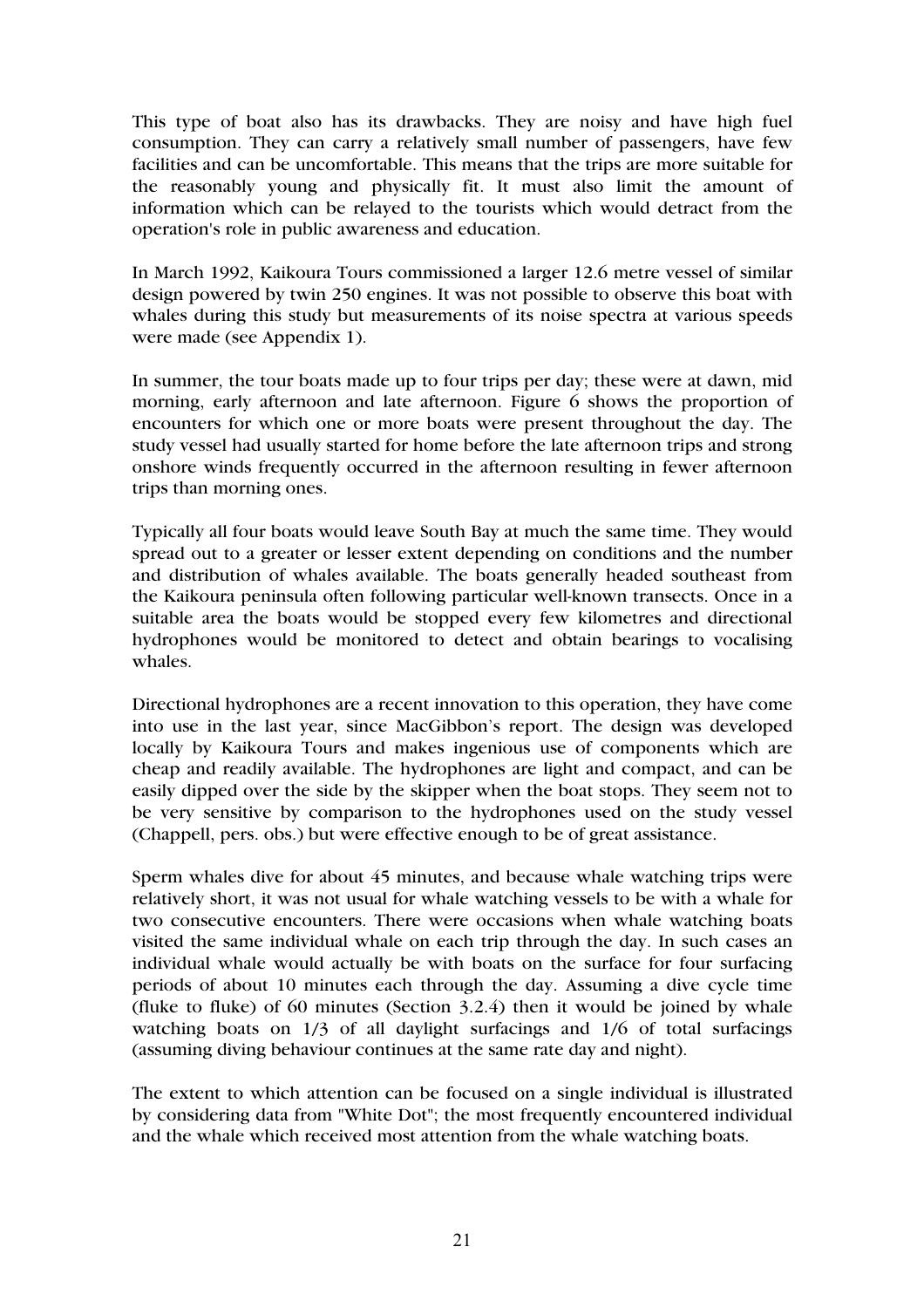

Noise was estimated aurally. It was Classified as 'high' if greater than tour boat at cruising speed at 300m.

Figure 7 Change in number of encounters, for which there was a high level of boat noise, with time after fluke up. Occasions when boats came over to study vessel to talk have been excluded.



Figure 8 Time between first and last sightings of identified whales.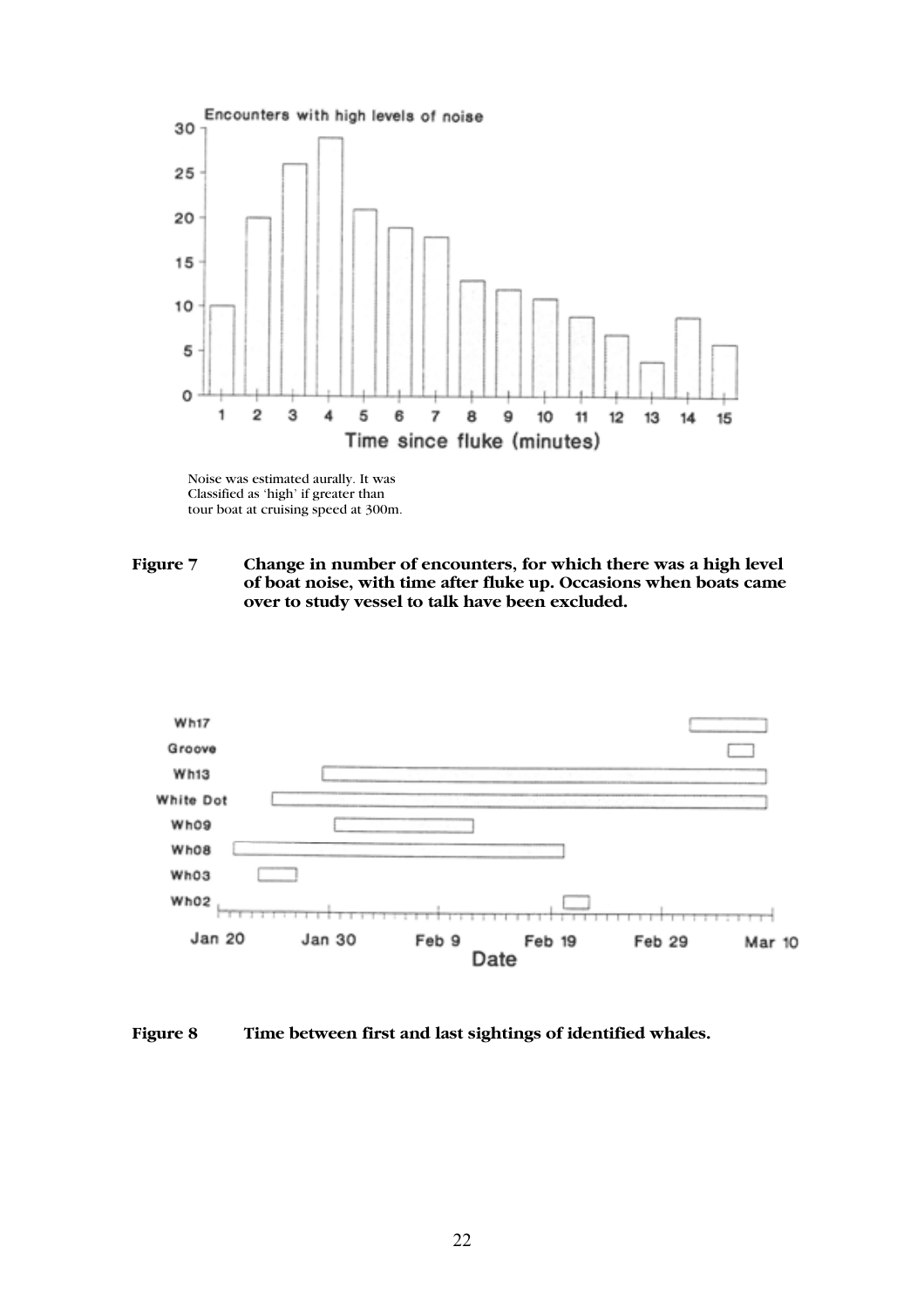The study vessel had 63 encounters with "White Dot". Tour boats were present for 23 (36.5%) of these and boats were observed to be with "White Dot" on two sequential dives on four occasions. On 23rd of February 1992 "White Dot" was followed through a complete day with 11 surfacings being observed between 0806 and 1643 (Figure 13 shows the positions of these encounters). Whale-watching boats were present for 5 (45%) of these encounters.

MacGibbon (1991) reported that in the winter months, when one seemingly tolerant individual ("Hoon") could be predictably found close to shore, it was visited up to two or three times during a single whale-watching trip. Thus in the winter some whales may have boats present for an even greater proportion of their daylight surfacings.

On a few occasions insensitive boat handling of whale-watching boats working with whales was observed. Jane MacGibbon spent many days working on the study vessel and commented on the improvements in boat handling which were evident since 1990/1991 when she collected the data for her study. Some of this can be attributed to the use of directional hydrophones which allow the boats to be well positioned close to whales when they return to the surface so that they have plenty of time to approach the whales steadily.

After the whales fluked up, the boats moved away often waiting for several minutes before driving at full speed as indicated in Figure 7. The highest number of encounters with high levels of boat noise occurred 4 minutes after fluke up. Boat noise thereafter declined as the boats moved away from the research vessel and the whale.

# 3.2 Whale Behaviour

# 3.2.1 General description of whale surface behaviour.

Over 98% of encounters in this study were with single whales. There were two encounters offshore with a group of approximately 50 small sperm whales believed to be immature whales. Generally pairs and groups were very rarely seen. Only data from encounters with single animals were used for statistical analysis.

Most of the whales encountered during the study appeared to be feeding. They were making long dives with periods of recovery on the surface. A notable exception was a whale which was observed for over an hour and a half breathing slowly on the surface and sinking underwater between breaths. This whale appeared to be resting. It was making no noise and was not visually conspicuous and it is unlikely that whales behaving like this would often be found and possibly disturbed by whale watching vessels. Other whales which often dived without made short shallow dives and exhibited low blow rates may also have been resting. Data from these whales have been excluded from some of the analyses.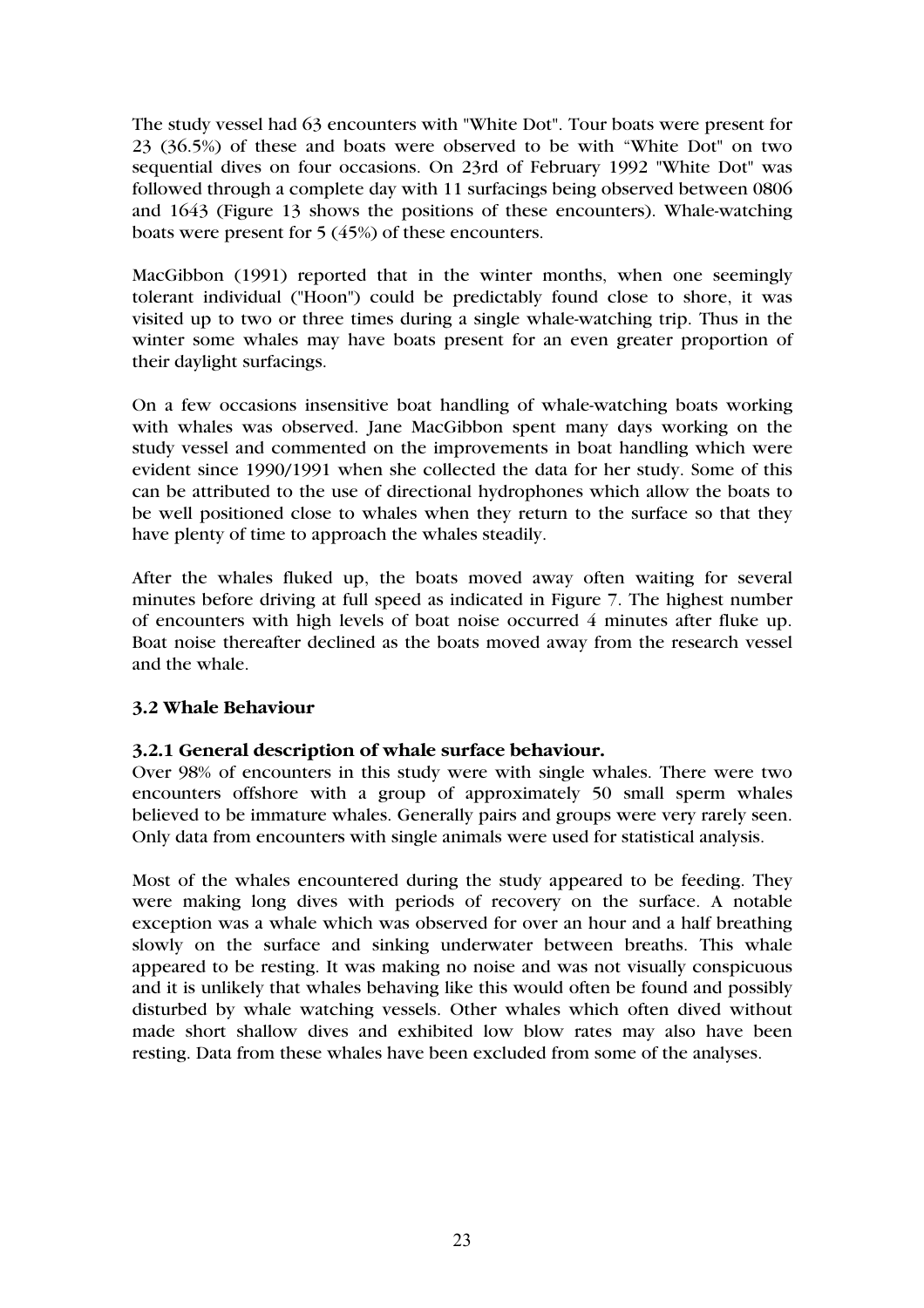

Figure 9 Positions of all encounters with whales with and without whalewatching vessels overlaid on 5 km grid. (See Fig 1 for reference)



O = Helicopter present X = One or more planes present

Figure 10 Positions of all encounters with whales when helicopters or planes were present, overlaid on 5 km grid. (See Fig 1 for reference)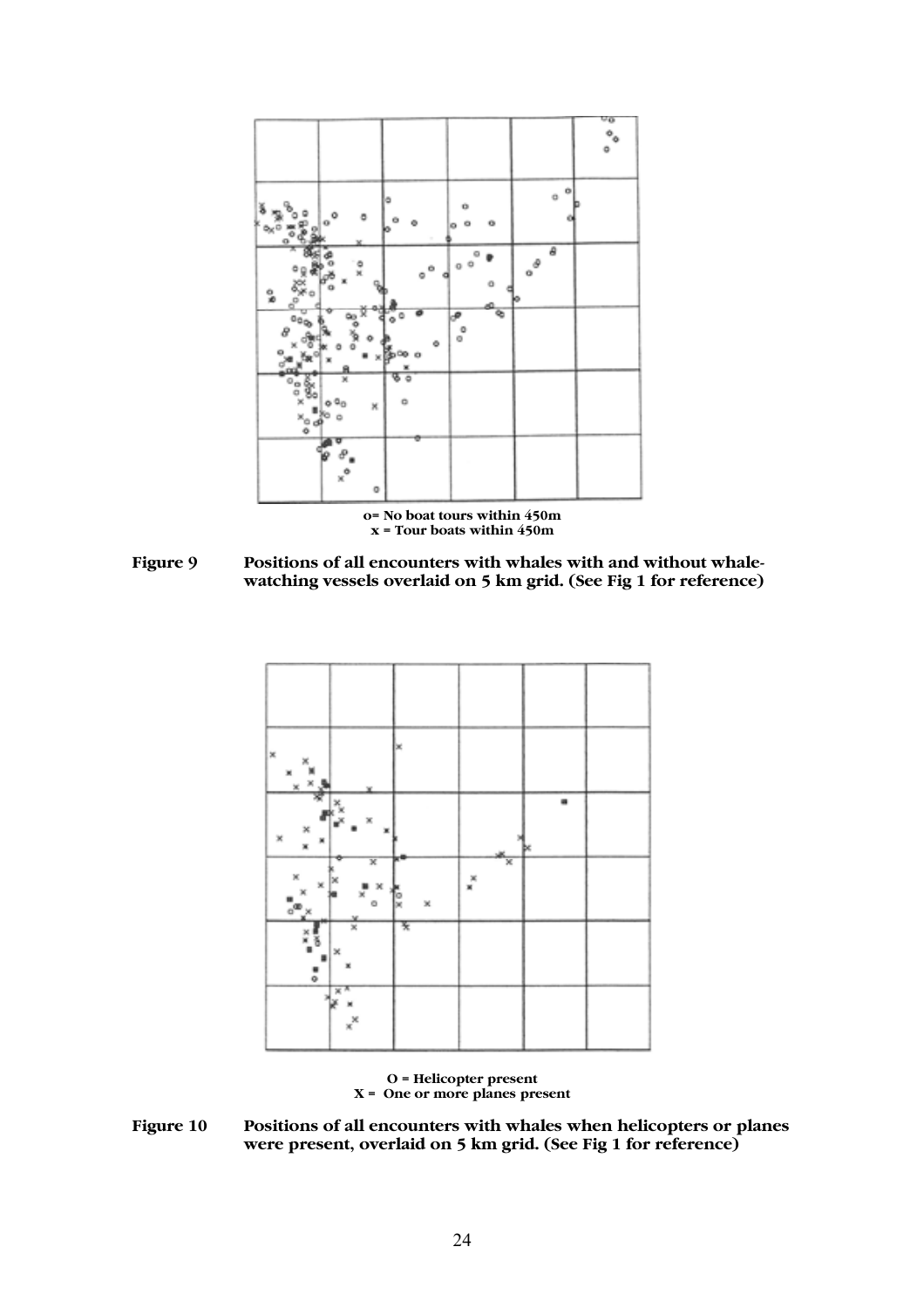# 3.2.2 Individual identification.

Seventeen individual whales could be identified from marks on their flukes or other parts of their bodies. Identified individuals were given numbers but in cases where the individuals were well known to the whale-watch operators the names used by them (e.g., "White Dot" and "Groove") were adopted. Eight whales were sighted on at least two different days. For analytical purposes these individuals have been "identified whales". Encounters with "unidentified whales" were all encounters where it was not possible to recognise the individual as being an "identified whale". "Unidentified whale" encounters are thus likely to include some encounters with "identified whales" where recognition was not possible. Figure 8 indicates that identified individuals, in particular "White Dot" and whale 13, were in the study area throughout most of the study period.

### 3.2.3 Locations of encounters.

Figure 9 shows the positions of all encounters overlaid on the 6x6 grid of 5 km squares (See also Figure 1). This plot is the result of searching effort directed in areas believed to be good for whales, rather than predetermined surveys and no attempts were made to correct for effort. Hence it gives only a very approximate indication of whale distribution.

There were few encounters in water less than 500 m deep, and those in shallower water were always close to very steep bottom gradients. No whales were encountered to the west of  $173^\circ$  40'E. The study vessel made several passes through this area monitoring hydrophones and detected no whales. Tour boats, local fishing boats and aircraft often passed through this area but no sightings of sperm whale were reported to the team. This agrees with observations that whales only use this inshore region during the winter (MacGibbon, 1991; Oliver pers. comm.).

A large number of encounters took place along the 1000 metre contour which runs roughly north south up the coast and in towards the shore south of the Kaikoura peninsula. It was also in this region that the majority of the encounters with tour boats present took place (Figure 9). This reflects the transects along which the tour boat operators generally searched as well as any effects of whale abundance. Whales were also found well outside this area, even though very little effort was expended in this offshore region. The distribution of encounters for which planes and helicopters were present (Figure 10) indicates that they had more encounters with whales further offshore than the boats did.

Encounters with identified individuals are shown in Figure 11. They were found in a fairly restricted area similar to that used by the tour boats. "White Dot" in particular had a discrete range centred around the mouth of the deep gully which runs in towards the shore to the south of Kaikoura.

#### 3.2.4 Dive cycle.

Mean fluke to fluke, surface and dive times for different whales encountered in this study are presented in Table 1. The relatively long mean surface time for whale 13 is due to the inclusion of a very long period at the surface, possibly resting, described above.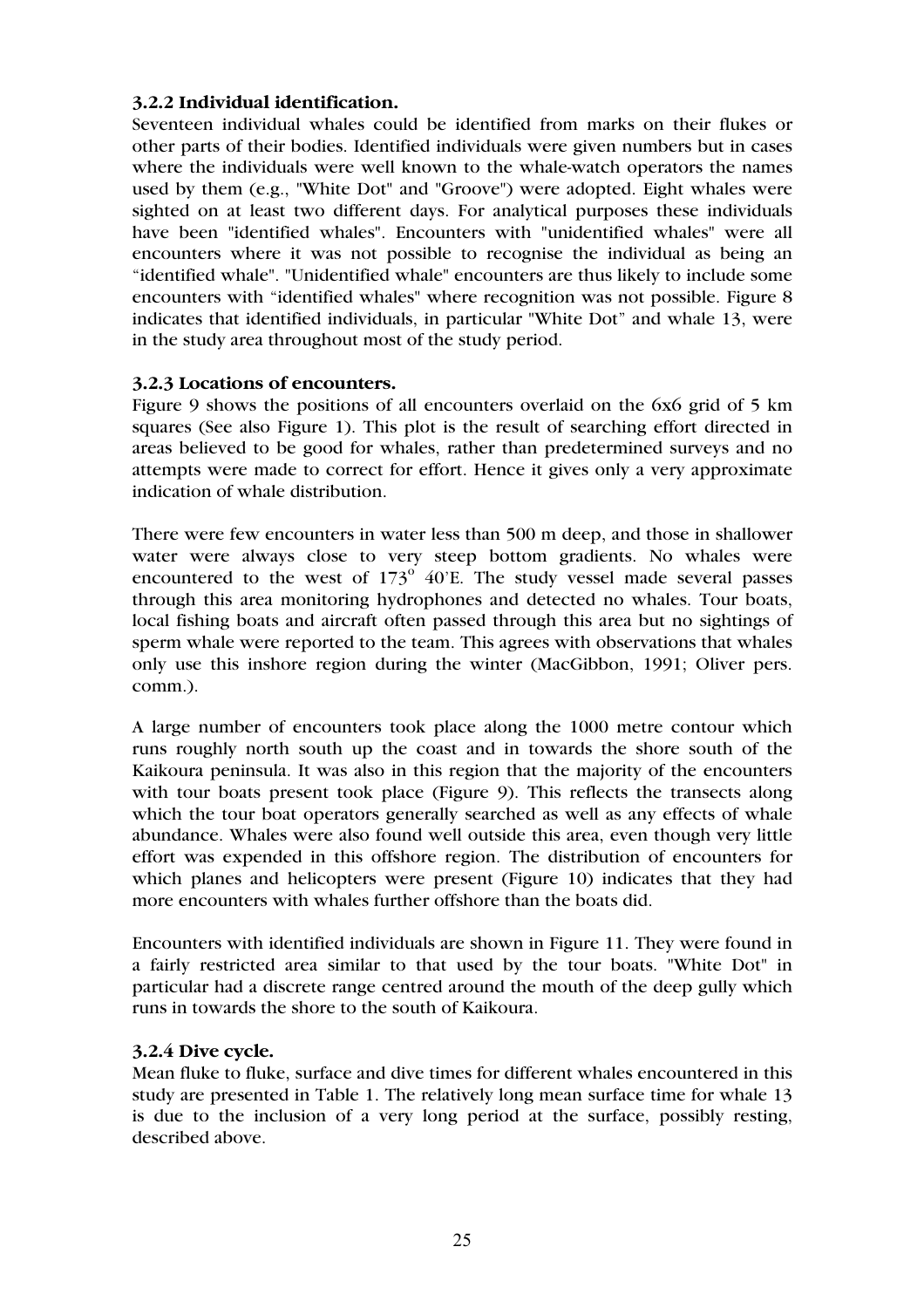|                   | No. of<br>encounters | Surface<br>time | Change in<br>heading | No. of<br>observed<br>dive<br>cycles | Est. dive<br>time<br>Minutes | Fluke to<br>fluke<br>time | Travel<br>rate |
|-------------------|----------------------|-----------------|----------------------|--------------------------------------|------------------------------|---------------------------|----------------|
|                   | $\mathfrak n$        | Minutes         | Degrees              |                                      |                              | Minutes                   | knots          |
| Unident<br>whales | 155                  | 10.0<br>6.7     | 18.4<br>34.3         | $\ast$                               | $\ast$                       | $\ast$                    | $\ast$         |
| White<br>Dot      | 63                   | 8.1<br>2.1      | 21.5<br>29.9         | 36                                   | 44.8<br>7.3                  | 52.7<br>8.15              | 1.08<br>0.48   |
| Wh 13             | 15                   | 17.0<br>22.4    | 31.3<br>37.6         | 10                                   | 51.7<br>4.6                  | 63.8<br>5.54              | 1.29<br>0.52   |
| Groove            | $\overline{7}$       | 10.2<br>1.8     | 24.3<br>33.1         | $\overline{4}$                       | 52.1<br>3.1                  | 61.7<br>2.15              | 0.79<br>0.45   |
| Wh 9              | $\overline{7}$       | 7.9<br>5.1      | 15.7<br>33.1         | $\overline{3}$                       | 34.5<br>6.3                  | 39.6<br>3.94              | 1.27<br>0.87   |
| Wh 8              | 5                    | 9.0<br>1.8      | 21.07.2010<br>18.8   | $\mathbf{0}$                         | $\ast$                       | $\ast$                    | $\ast$         |

# Table 1. Summary of Dive Cycle Parameters

Upper figure is mean value

Lower figure is standard deviation

\* indicated no data were available

| Table 2. | Summary of Blow Interval Data for Different Whales. |
|----------|-----------------------------------------------------|
|----------|-----------------------------------------------------|

| Whale ID     | No.<br>Οf<br>obs. | Mean of<br>mean<br>blow<br>interval<br>(s) | Median of<br>mean<br>Blow<br>interval<br>(s) | Mode of<br>mean blow<br>intervals<br>(s) | Mean of<br>Standard<br>Deviation | Mean of<br>Number<br>of Blows |
|--------------|-------------------|--------------------------------------------|----------------------------------------------|------------------------------------------|----------------------------------|-------------------------------|
| Unident.     | 155               | 17.61                                      | 16.00                                        | 16.00                                    | 6.52                             | 31.43                         |
| White<br>Dot | 62                | 15.13                                      | 14.00                                        | 14.00                                    | 4.00                             | 32.53                         |
| Wh 13        | 15                | 18.13                                      | 15.00                                        | 15.00                                    | 13.14                            | 45.07                         |
| Wh 9         | 7                 | 14.69                                      | 13.00                                        | 13.00                                    | 2.04                             | 31.43                         |
| Wh 8         | 5                 | 14.18                                      | 13.00                                        | 13.00                                    | 1.29                             | 37.60                         |

Data summarised are for encounters which ended with fluking.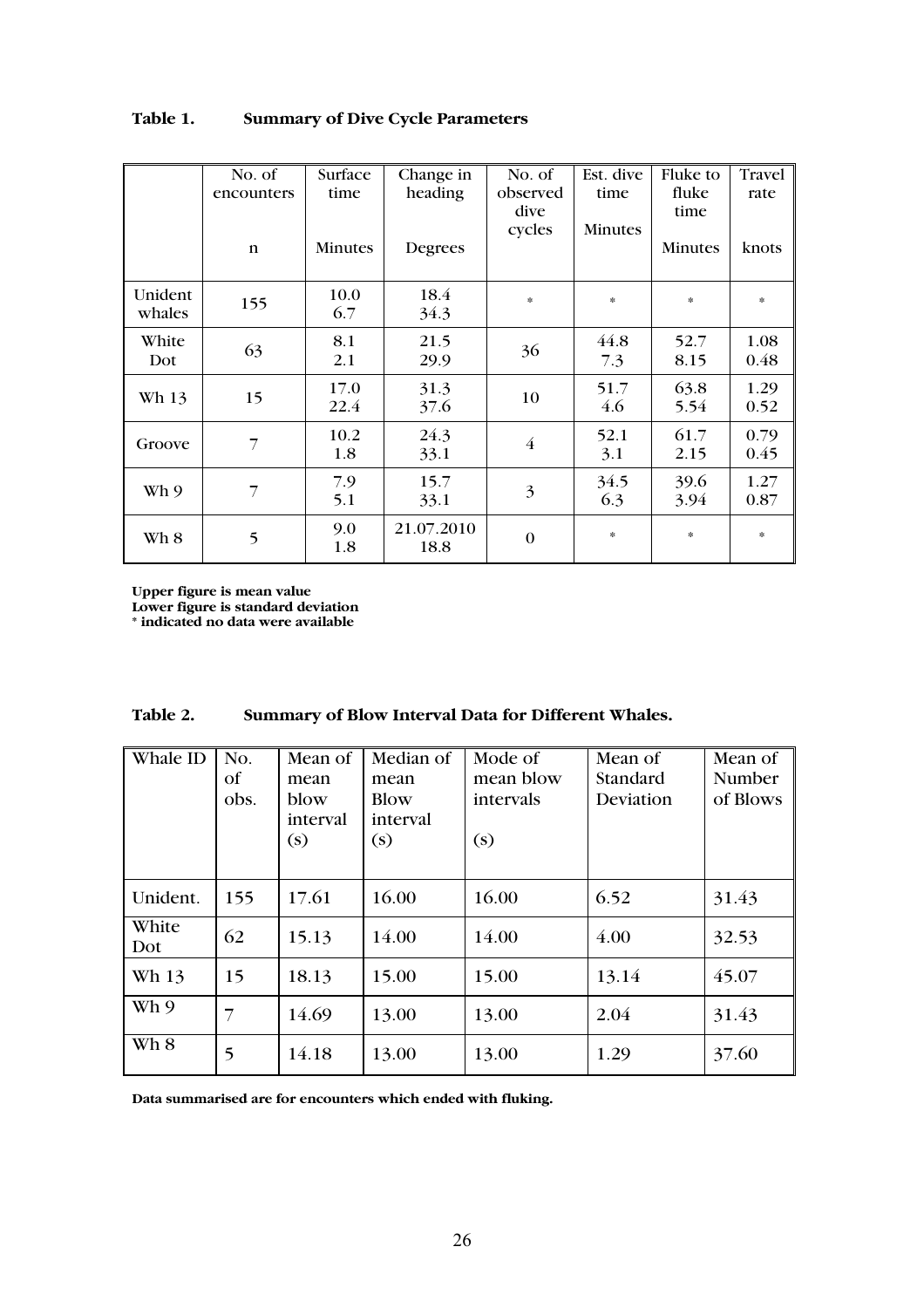

Figure 11 Positions of all encounters with identified whales overlaid on 5 km grid. (See Figure 1 for reference)



Figure 12 Distribution of whale headings (true) from all encounters with single individuals (n=272).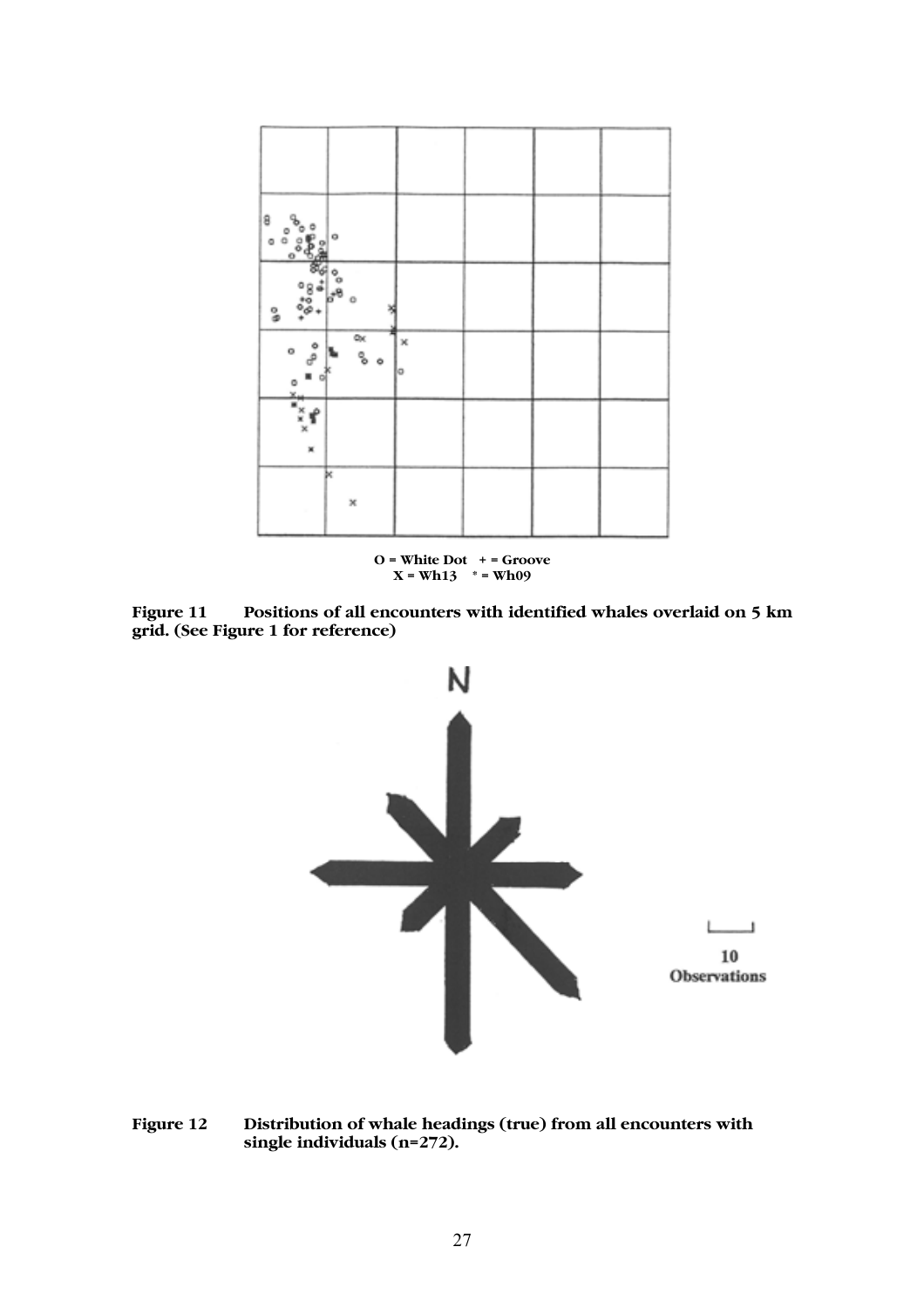

Figure 13 Positions for sequences of encounters on single days for two identified whales.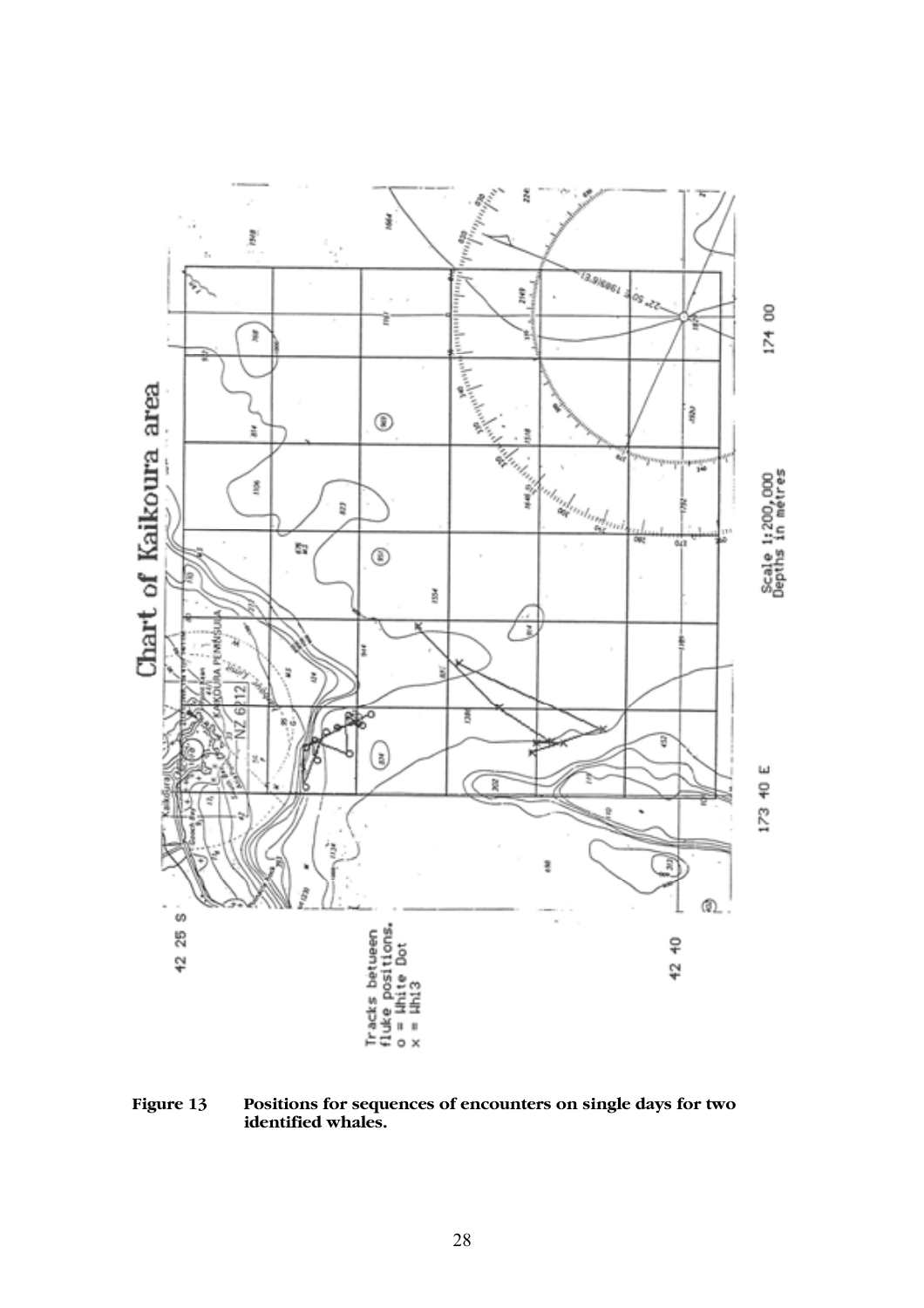# Table 3. Results of Statistical Tests on Visual Parameters

| Series <sub>1</sub>                                   |           |                                                                                            |             |
|-------------------------------------------------------|-----------|--------------------------------------------------------------------------------------------|-------------|
| DATA SELECTED FOR ANALYSIS: All data. (n=242)         |           |                                                                                            |             |
|                                                       |           | INDEPENDENT VARIABLE: Presence or absence of tour boats within 450m                        |             |
| TEST: Mann-Whitney U test.                            |           |                                                                                            |             |
| Mean Interval.                                        | .084      | Surface Time                                                                               | $.007^{**}$ |
| SD/Mean                                               | .485      | Fluke to fluke $(n=55)$                                                                    | .830        |
| Number of blows                                       | $.010**$  | Est. Dive length $(n=55)$                                                                  | .468        |
| Series <sub>2</sub>                                   |           |                                                                                            |             |
| DATA SELECTED FOR ANALYSIS: No. boats present (n=176) |           |                                                                                            |             |
| INDEPENDENT VARIABLE: Identity of whale               |           |                                                                                            |             |
| TEST: Kruskal-Wallis Test                             |           |                                                                                            |             |
| Mean Interval.                                        | $.000***$ | Surface Time                                                                               | .078        |
| SD/Mean                                               | .485      | Fluke to fluke $(n=37)$                                                                    | $.001***$   |
| Number of blows                                       | $.015*$   | Est. Dive length $(n=37)$                                                                  | $.003**$    |
| Series 2.1                                            |           |                                                                                            |             |
|                                                       |           | DATA SELECTED FOR ANALYSIS: Encounters with unidentified whales and "White Dot" with No    |             |
| Boats Present. $(n=147)$                              |           |                                                                                            |             |
| INDEPENDENT VARIABLE: Identity of whale               |           |                                                                                            |             |
| TEST: Mann-Whitney U test.                            |           |                                                                                            |             |
| Mean Interval.                                        | $.000***$ | Surface Time                                                                               | .234        |
| SD/Mean                                               | $.004**$  | Fluke to fluke $(n=25)$                                                                    | .127        |
| Number of blows                                       | .614      | Est. Dive length $(n=25)$                                                                  | .166        |
| Series 2.2                                            |           |                                                                                            |             |
|                                                       |           | DATA SELECTED FOR ANALYSIS: Encounters with identified whales with no boats present (n=68) |             |
| INDEPENDENT VARIABLE: Identity of whale               |           |                                                                                            |             |
| TEST: Kruskall-Wallis test                            |           |                                                                                            |             |
| Mean Interval.                                        | .235      | Surface Time                                                                               | $.006**$    |
| SD/Mean                                               | .710      | Fluke to fluke $(n=36)$                                                                    | $.005**$    |
| Number of blows                                       | $.009**$  | Est. Dive length $(n=36)$                                                                  | $.002**$    |
| Series 2.3                                            |           |                                                                                            |             |
|                                                       |           | DATA SELECTED FOR ANALYSIS: Encounters with all identified whales excluding White Dot and  |             |
| with no boats present $(n=29)$                        |           |                                                                                            |             |
| INDEPENDENT VARIABLE: Identity of whale               |           |                                                                                            |             |
| TEST: Kruskall-Wallis test                            |           |                                                                                            |             |
| Mean Interval.                                        | .208      | <b>Surface Time</b>                                                                        | .216        |
| SD/Mean                                               | .554      | Fluke to fluke $(n=12)$                                                                    | .192        |
| Number of blows                                       | .285      | Est. Dive length $(n=12)$                                                                  | .225        |
| Series 2.4                                            |           |                                                                                            |             |
|                                                       |           | DATA SELECTED FOR ANALYSIS: Data from Shelf Zone with no boats present (n=176)             |             |
| INDEPENDENT VARIABLE: Identity of whale               |           |                                                                                            |             |
| TEST: Kruskall-Wallis test                            |           |                                                                                            |             |
| Mean Interval.                                        | $.010**$  | Surface Time                                                                               | .057        |
| SD/Mean                                               | .210      | Fluke to fluke $(n=36)$                                                                    | $.001***$   |
| Number of blows                                       | .023      | Est. Dive length $(n=36)$                                                                  | $.002**$    |
| Series 3                                              |           |                                                                                            |             |
|                                                       |           | DATA SELECTED FOR ANALYSIS: Unidentified Whales (n=138)                                    |             |
|                                                       |           | <b>INDEPENDENT VARIABLE: Presence or absence of boats within 450m</b>                      |             |
| TEST: Mann-Whitney U test                             |           |                                                                                            |             |

| $\sim$          |         |                                      |  |
|-----------------|---------|--------------------------------------|--|
| Mean Interval.  | $.025*$ | $.035*$<br>Surface Time              |  |
| SD/Mean         | .767    | Fluke to fluke (Insufficient data)   |  |
| Number of blows | .074    | Est. Dive length (Insufficient data) |  |